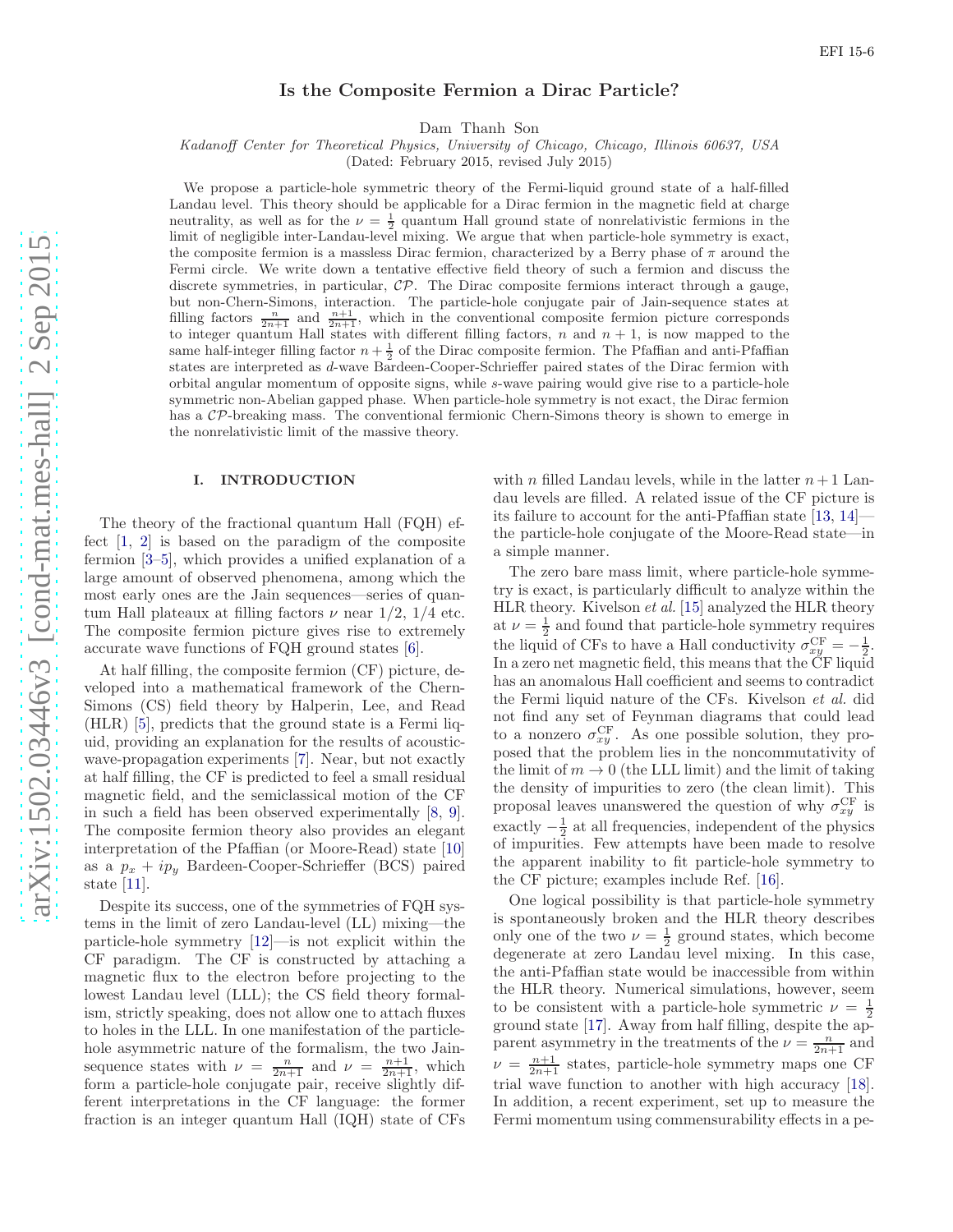riodic potential, implies that the Fermi momentum is determined by the density of particles at  $\nu < \frac{1}{2}$  and of holes at  $\nu > \frac{1}{2}$  [\[19\]](#page-11-17). One interpretation of this experiment is that the  $\nu = \frac{1}{2}$  state allows two alternative, but equivalent, descriptions as a Fermi liquid of either particles or holes. This would mean that the  $\nu = \frac{1}{2}$  ground state coincides with its particle-hole conjugate.

The problem of particle-hole symmetry is more acute for systems with Dirac fermions. The Dirac fermion is realized in graphene and on the surface of topological insulators (TIs) and is a relatively new venue for studying the quantum Hall (QH) effect. For Dirac fermions, the IQH plateaux occur at half-integer values of the Hall conductivity:  $\sigma_{xy} = (n + \frac{1}{2})\frac{e^2}{h}$  $\frac{e^2}{h}$ , which (after accounting for the fourfold degeneracy of the Dirac fermion) has been seen in graphene [\[20,](#page-11-18) [21](#page-11-19)]. FQH plateaux have also been observed in graphene [\[22,](#page-11-20) [23](#page-11-21)]; there is intriguing evidence that FQH effect may exist on the surface of TIs [\[24](#page-11-22)]. In contrast to the nonrelativistic case, for Dirac fermions, particle-hole symmetry is a good symmetry even with Landau level mixing. It is not obvious that the flux attachment procedure can be carried out for Dirac fermions; the usual workaround is to work in the limit of zero Landau-level mixing where the projected Hamiltonian is identical to the nonrelativistic one [\[25\]](#page-11-23). This method explicitly breaks particle-hole symmetry and, furthermore, does not work at finite Landau level mixing.

In this paper we propose an explicitly particle-hole symmetric effective theory describing the low-energy dynamics of the Fermi liquid state of a half-filled Landau level. This theory is constructed to respect all discrete symmetries and to satisfy phenomenological constraints, in particular, the existence of the two Jain sequences below and above  $\nu = \frac{1}{2}$ . Our proposal is similar to the fermionic Chern-Simons (HLR) theory in that the elementary degree of freedom is a fermion; however, it differs from it in several ways:

- (i) The fermion is, by nature, a Dirac fermion.
- (ii) The fermion is its own particle-hole conjugate.
- (iii) The fermion has no Chern-Simons interactions. This is an important point as the Chern-Simons term is not consistent with particle-hole symmetry [\[26](#page-11-24)].

As per point (i), one may wonder if there is any difference between the Fermi liquid of Dirac fermions and that of nonrelativistic fermions: both are characterized by a linear dispersion relation of quasiparticles near the Fermi surface. The difference is in the Berry phase when the quasiparticle is moved around the Fermi surface (a circle in 2D), which is  $\pm \pi$  in the case of a Dirac fermion. The importance of the Berry phase as a property of the Landau fermion quasiparticle was emphasized by Haldane [\[27\]](#page-11-25).

The Berry phase of  $\pi$  offers a resolution to the puzzle of the anomalous Hall conductivity of the CFs. As shown

by Haldane [\[27\]](#page-11-25), the unquantized part of the anomalous Hall conductivity of the CF Fermi liquid is equal to the global Berry phase  $\gamma$  which quasiparticle receives when it moves around the Fermi disk,

$$
\sigma_{xy}^{\rm CF} = \left(\frac{\gamma}{2\pi} + n\right) \frac{e^2}{h}, \quad n \in \mathbb{Z}.
$$
 (1)

When  $\gamma = \pm \pi$ , this equation is consistent with  $\sigma_{xy}^{\text{CF}} =$  $-\frac{1}{2}$ . The resolution to the puzzle is not the noncommutativity of the  $m \to 0$  limit and the clean limit; rather, it is in an ingredient of the Fermi liquid theory missing in all treatments of the CFs so far: the global Berry phase.

Beside these differences, there are also many similarities between the picture proposed here and the standard CF picture. In particular, the fermion quasiparticle is electrically neutral. The Jain-sequence states near half filling are mapped to IQH states of the CFs; however, in our theory, particle-hole conjugate states map to IQH states with the same half-integer filling factors.

We show that the theory suggests the existence of a particle-hole symmetric gapped state at  $\nu = \frac{1}{2}$ , distinct from the Pfaffian and anti-Pfaffian states.

The structure of the paper is as follows. In Sec. [II\)](#page-1-0) we start by writing down a model consisting of a single two-component Dirac fermion, localized on a  $(2+1)D$ "brane," coupled to electromagnetism in four dimensions. This model does not contain complications specific for graphene or the surface state of TIs (the fourfold degeneracy in graphene, or the Zeeman coupling in the case of TIs) and should realize a Fermi-liquid state in a finite magnetic field. We show that the electromagnetic response in this model is related directly to that of the nonrelativistic electrons on the LLL. We use the model to discuss discrete symmetries, which are also shared by the nonrelativistic model in the LLL limit, emphasizing that there are two independent discrete symmetries in the finite magnetic field at charge neutrality:  $\mathcal{CP}$  and  $\mathcal{PT}$ . We then put forward, in Sec. [III,](#page-5-0) our proposal for the low-energy effective field theory and discuss physical implications. The possible connection to the conventional fermionic Chern-Simons theory is discussed in Sec. [IV.](#page-8-0) Finally, Sec. [V](#page-9-0) contains concluding remarks.

# <span id="page-1-0"></span>II. A RELATIVISTIC MODEL REALIZING THE  $\nu = \frac{1}{2}$  FQH STATE.

To be more specific, we discuss a theory of a massless fermion localized on a  $(2+1)$ -dimensional brane placed at  $z = 0$ , interacting through a U(1) gauge field in the  $(3+1)$ -dimensional bulk.

<span id="page-1-1"></span>
$$
S = \int d^3x \, i \bar{\Psi} \gamma^{\mu} (\partial_{\mu} - iA_{\mu}) \Psi - \frac{1}{4e^2} \int d^4x \, F_{\mu\nu}^2 \,, \tag{2}
$$

where  $\Psi$  is a two-component spinor. We choose the following representation for the gamma matrices:

$$
\gamma^0 = \sigma^3, \quad \gamma^1 = i\sigma^2, \quad \gamma^2 = -i\sigma^1. \tag{3}
$$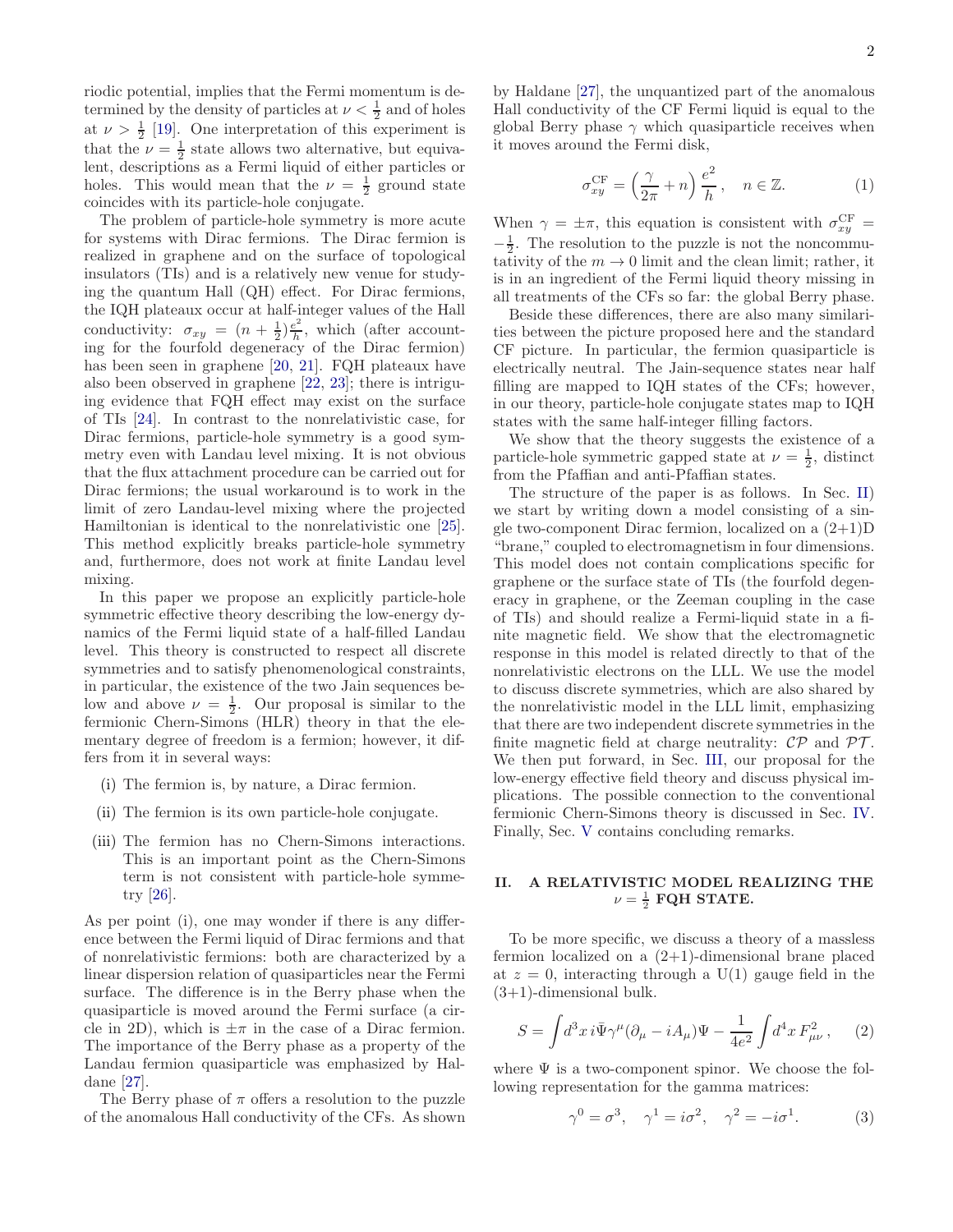One can think of  $\Psi$  as the fermion zero mode localized on a domain wall. In the condensed-matter language, Ψ is the surface mode of a 3D TI. The theory has one dimensionless coupling constant e. In contrast to the usual QED, e does not run since it determines the strength of the electromagnetic interactions infinitely far away from the brane, where there is no matter that would renormalize it. We are mostly interested in the weak coupling regime where  $e^2 \ll 1$ , but most of our statements should be valid up to some finite value of  $e^2$ .

Our task is to understand the ground state of the system in the finite magnetic field  $B = F_{xy}$  and its excitations. This problem is nonperturbative even at  $e^2 \ll 1$ since it maps to a FQH problem. To see this, assume at first that  $e^2 = 0$  and recall that the Landau levels of the Dirac Hamiltonian are  $E = \pm \sqrt{2nB}$ . In the ground state, the states with negative energy are filled and those with positive energy are empty, but the noninteracting Hamiltonian gives us no prescription for the  $n = 0$  LL (the zeroth LL), whose states have exact zero energy. The true ground state is only singled out when interaction is turned on. It is worth noting that the energy scale induced by the interaction is  $e^2\sqrt{B}$ , while the spacing between LLs is  $\sqrt{B}$ .

To see that the problem maps to the  $\nu = \frac{1}{2}$  QH problem, we notice that, because of particle-hole symmetry, at zero chemical potential, the zeroth LL must be half full (or half empty). At small  $e^2$ , all essential physics occurs on the zeroth LL, and the Hamiltonian projected to this LL is the same as the usual projected QH Hamiltonian since the Dirac orbitals on the zeroth LL are the same (neglecting one component of the Dirac spinor which vanishes for these states) as the Landau orbitals of a nonrelativistic particle [see Eq. [\(27\)](#page-4-0) below].

# A. Equivalence between Dirac fermions and nonrelativistic fermions on the LLL

### 1. Universality of the LLL limit

We have argued that the problem of finding the ground state of a Dirac fermion in a magnetic field, in the weak coupling regime  $e^2 \ll 1$ , is equivalent to finding the ground state of a nonrelativistic fermion in the LLL limit  $m \rightarrow 0$ . In this subsection, we show that the equivalence can be extended further: the full electromagnetic response of one theory can be obtained from that of another theory. It is obvious that the density response to an external potential is the same in the two theories. The relationship between the currents in the two theories is, however, slightly more complicated.

To establish the connection, we recall a recent procedure to derive the expression for the current in the  $m \to 0$ limit of a nonrelativistic theory [\[28\]](#page-11-26). We start from the Lagrangian

<span id="page-2-0"></span>
$$
\mathcal{L} = i\psi^{\dagger} D_t \psi - \frac{1}{2m} D_i \psi^{\dagger} D_i \psi + \mathcal{L}_{\text{int}}.
$$
 (4)

In later formulas, we drop the interaction term  $\mathcal{L}_{int}$ , always implicitly implying it. We now add to the Lagrangian a magnetic-moment term, giving the particle a gyromagnetic factor  $g = 2$  (and assuming the system is fully spin polarized),

<span id="page-2-1"></span>
$$
\mathcal{L}_{g=2} = i\psi^{\dagger} D_t \psi - \frac{1}{2m} D_i \psi^{\dagger} D_i \psi + \frac{B}{2m} \psi^{\dagger} \psi. \tag{5}
$$

For a constant magnetic field, the added term is proportional to the total number of particles, which commutes with the Hamiltonian and does not alter the dynamics. However, the expression for the electromagnetic current  $j_i = \delta S/\delta A_i$  has changed. Denoting the current corre-sponding to Eq. [\(4\)](#page-2-0) by  $j_{g=0}^i$  and to Eq. [\(5\)](#page-2-1) by  $j_{g=2}^i$ , we find

$$
j_{g=0}^{i} = j_{g=2}^{i} - \frac{1}{2m} \epsilon^{ij} \partial_j \rho.
$$
 (6)

The two currents differ only by a solenoidal term, and if we know the density response, we can get one current from the other. As we will see later,  $j_{g=2}^i$  is finite in the limit  $m \to 0$ , but  $j_{g=0}^i$  is, in general, divergent. In the subsequent discussion, by the electromagnetic current we have in mind  $j_{g=2}^i$  by default. Note that for linear response at  $q = 0$  (but any frequency), the two currents coincide.

Ignoring a total derivative, the Lagrangian [\(5\)](#page-2-1) can be rewritten as

$$
\mathcal{L} = i\psi^{\dagger}D_{t}\psi - \frac{1}{2m}(D_{x} - iD_{y})\psi^{\dagger}(D_{x} + iD_{y})\psi. \tag{7}
$$

Introducing auxiliary fields  $\chi$  and  $\chi^{\dagger}$ , we can recast the Lagrangian in the form

$$
\mathcal{L} = i\psi^{\dagger}D_{t}\psi + i\psi^{\dagger}(D_{x} - iD_{y})\chi + i\chi^{\dagger}(D_{x} + iD_{y})\psi
$$
  
+ 2m\chi^{\dagger}\chi. (8)

Now, taking the  $m \to 0$  limit, the Lagrangian becomes

<span id="page-2-2"></span>
$$
\mathcal{L} = i\psi^{\dagger}D_t\psi + i\psi^{\dagger}(D_x - iD_y)\chi + i\chi^{\dagger}(D_x + iD_y)\psi.
$$
 (9)

The last form of the Lagrangian makes it clear that the limit  $m \to 0$  is finite. In fact, Eq. [\(9\)](#page-2-2) can be thought of as a Lagrangian formulation of the problem on the lowest Landau level. The variables  $\chi$  and  $\chi^\dagger$  are Lagrange multipliers enforcing the constraints

$$
(D_x + iD_y)\psi = 0, \quad (D_x - iD_y)\psi^{\dagger} = 0, \quad (10)
$$

which is nothing but the LLL constraint. For example, in the symmetric gauge  $A_x = -\frac{1}{2}By$ ,  $A_y = \frac{1}{2}Bx$ , the constraints imply that  $\psi$  is a linear combination of Landau's orbitals  $z^n e^{-B|z|^2/4}$ ,  $n = 0, 1, 2...$  Equation [\(9\)](#page-2-2) implies that the physics on the LLL is universal, i.e., independent of how the LLL limit is approached. In Ref. [\[28](#page-11-26)], it was shown that the current computed from Eq. [\(9\)](#page-2-2) coincides with that found in Ref. [\[29\]](#page-11-27). This current differs from the one obtained in Ref. [\[30](#page-11-28)] by a solenoidal term, which is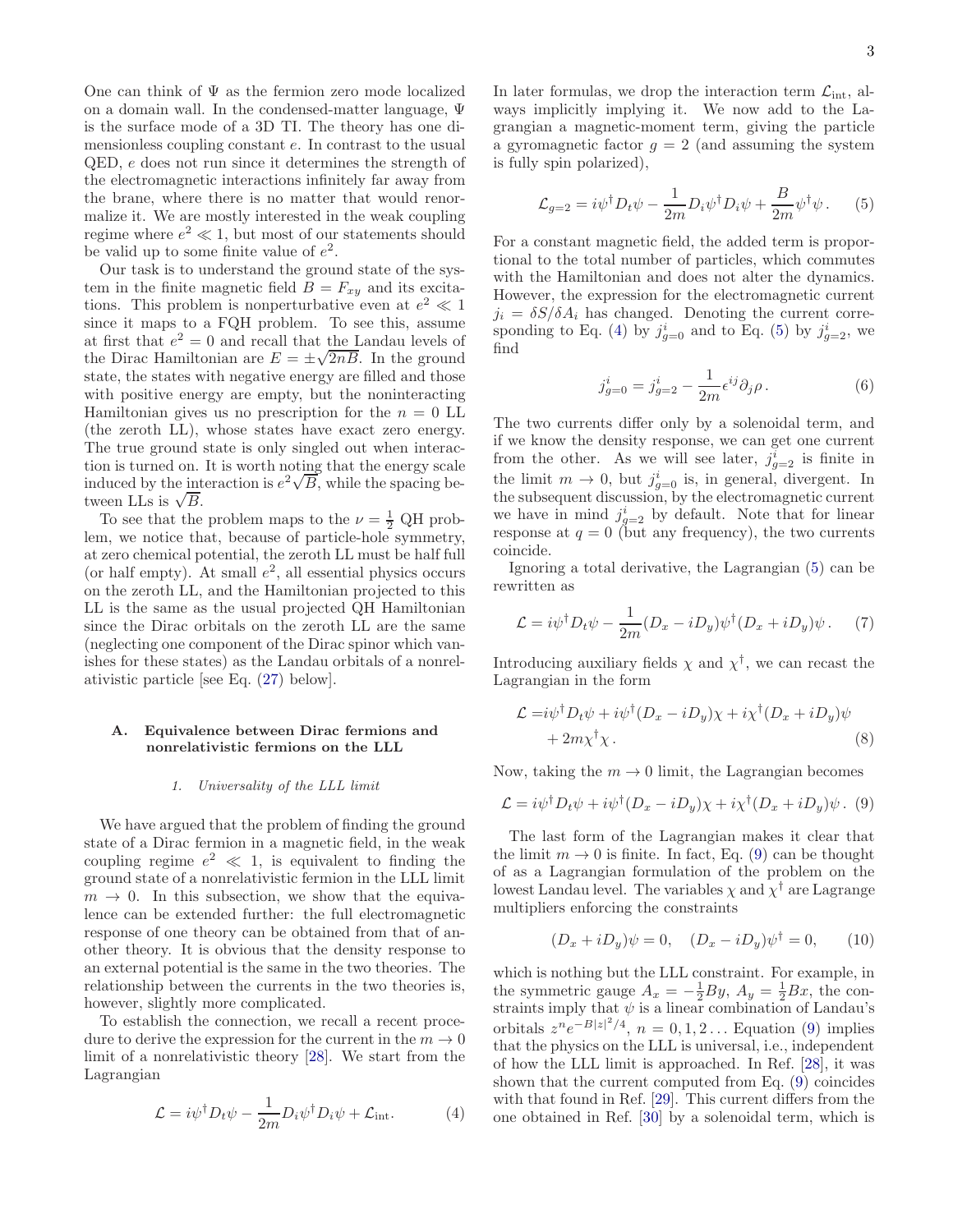not surprising since Ref. [\[30\]](#page-11-28) assumes a zero geomagnetic factor and should gives  $j_{g=0}^i$  instead of  $j_{g=2}^i$ .

Let us now consider the Dirac field theory. Denoting the two components of the Dirac spinor as

$$
\psi = \begin{pmatrix} \psi \\ \chi \end{pmatrix}, \tag{11}
$$

the Dirac action can be written as

$$
\mathcal{L} = i\psi^{\dagger} D_t \psi + i\chi^{\dagger} D_t \chi + i\psi^{\dagger} (D_x - iD_y) \chi + i\chi^{\dagger} (D_x + iD_y) \psi.
$$
 (12)

If one concentrates on states on the zeroth Landau level, the Dirac spinor will have  $\chi$  much smaller than  $\psi$ . In the Lagrangian, the term  $\chi^{\dagger} \partial_t \chi$  is quadratic in  $\chi$  and can be neglected compared to other terms. Terms linear in  $\chi$ will still have to be kept since the time derivative  $D_t$  is of the same order of smallness as  $\chi$ . Thus, the Lagrangian becomes exactly Eq. [\(9\)](#page-2-2).

### 2. Relationship between currents in relativistic and nonrelativistic theories

Although the expressions of the current coming from the modes on the LLL in the relativistic and nonrelativistic theories are the same, the physics of the relativistic model is slightly different from that of the nonrelativistic one by the presence of a Dirac sea of Landau levels with negative energies. The states in the Dirac sea contribute a uniform charge density  $-B/4\pi$ ; thus,

<span id="page-3-0"></span>
$$
\rho_{\rm D} = \rho_{\rm NR} - \frac{B}{4\pi},\qquad(13)
$$

where the subscripts "D" and "NR" refer to "Dirac" and "nonrelativistic," respectively. To find the contribution of the sea to the current, we notice that the electrons in the Dirac sea are subject to an additional scalar potential created by the electrons on the zeroth Landau level,

<span id="page-3-2"></span>
$$
V_{\text{eff}}(\mathbf{x}) = \int d\mathbf{y} V(\mathbf{x} - \mathbf{y}) \rho(\mathbf{x}) \equiv (V \cdot \rho)(\mathbf{x}), \quad (14)
$$

where  $V(\mathbf{x}-\mathbf{y})$  is the interaction potential between electrons (i.e., the Coulomb potential). The response of the Dirac sea to this scalar potential gives an extra contribution to the current, leading to the following relationship between the currents:

<span id="page-3-1"></span>
$$
j_{\rm D}^i = j_{\rm NR}^i + \frac{1}{4\pi} \epsilon^{ij} \partial_j (V \cdot \rho). \tag{15}
$$

The two formulas can be summarized as the following relationship between the logarithms of the partition functions  $(W = -i \ln Z)$  in the two theories, valid for any external  $A_0$  and to linear order in perturbations of  $A_i$  around the background,

$$
W_{\rm D}[A_0, A_i] = -\frac{A_0 B}{4\pi} + W_{\rm NR}[A_0 + \frac{V \cdot B}{4\pi}, A_i].
$$
 (16)

Differentiating with respect to  $A_0$  and  $A_i$  we recover Eqs. [\(13\)](#page-3-0) and [\(15\)](#page-3-1).

The formulas are written in the long-wavelength limit of external probes. This is sufficient for the purpose of the rest of the paper. For completeness, we mention that there are corrections to the formulas from two sources: i) the wavenumber dependence of the Hall conductivity of the filled levels; and ii) the exchange interactions between the electrons in the Dirac sea and those on the zeroth Landau level [only the Hartree interaction has been taken into account in Eq. [\(14\)](#page-3-2)]. Both effects are small in the long-wavelength limit for the potential  $V$  sufficiently long ranged so that its Fourier transform  $V(q)$  diverges at  $q \rightarrow$ 0 (as the Coulomb potential).

# 3. Relativistic convention

The discussion above shows that there is a direct relationship between physical observables in the cases of Dirac and nonrelativistic fermions in the LLL limit. Here, we collect formulas that relate quantities in the two theories, which will be useful in our further discussion.

We define the filling factor as the ratio

$$
\nu = \frac{\rho}{B/2\pi},\tag{17}
$$

where  $\rho$  is the charge density. According to Eq. [\(13\)](#page-3-0), the relationship between the relativistic and nonrelativistic filling factors is

$$
\nu = \nu_{\rm NR} - \frac{1}{2},\qquad(18)
$$

where we have dropped the index "D" on the left-hand side. In the relativistic theory,  $\nu = 0$  occurs at zero chemical potential (the charge neutrality point), where the  $n = 0$  Landau level is half filled. The latter corresponds to  $\nu_{\rm NR} = 1/2$ .

Similarly, one can derive a relationship between the conductivities in the relativistic and nonrelativistic theories from Eq. [\(15\)](#page-3-1). At zero wave number (but any frequency), the spatial derivative term on the right-hand side of Eq. [\(15\)](#page-3-1) vanishes, giving

$$
\sigma_{xx}(\omega) = \sigma_{xx}^{\rm NR}(\omega),\tag{19}
$$

<span id="page-3-3"></span>
$$
\sigma_{xy}(\omega) = \sigma_{xy}^{\text{NR}}(\omega) - \frac{1}{2}.
$$
 (20)

We have measured the conductivities in units of  $e^2/h$ . One can interpret Eq. [\(20\)](#page-3-3) as the statement that the Hall conductivity of the Dirac fermion consists of a contribution from the zeroth Landau level, equal to  $\sigma_{xy}^{NR}$ , and the contribution from the filled negative-energy Landau levels, equal to  $-\frac{1}{2}$ . Note that these formulas are valid also in the presence of impurities.

Next we consider the shift. In the relativistic context, instead of the shift, it is convenient to parametrize a given gapped quantum Hall state by a parameter  $\kappa$  giving the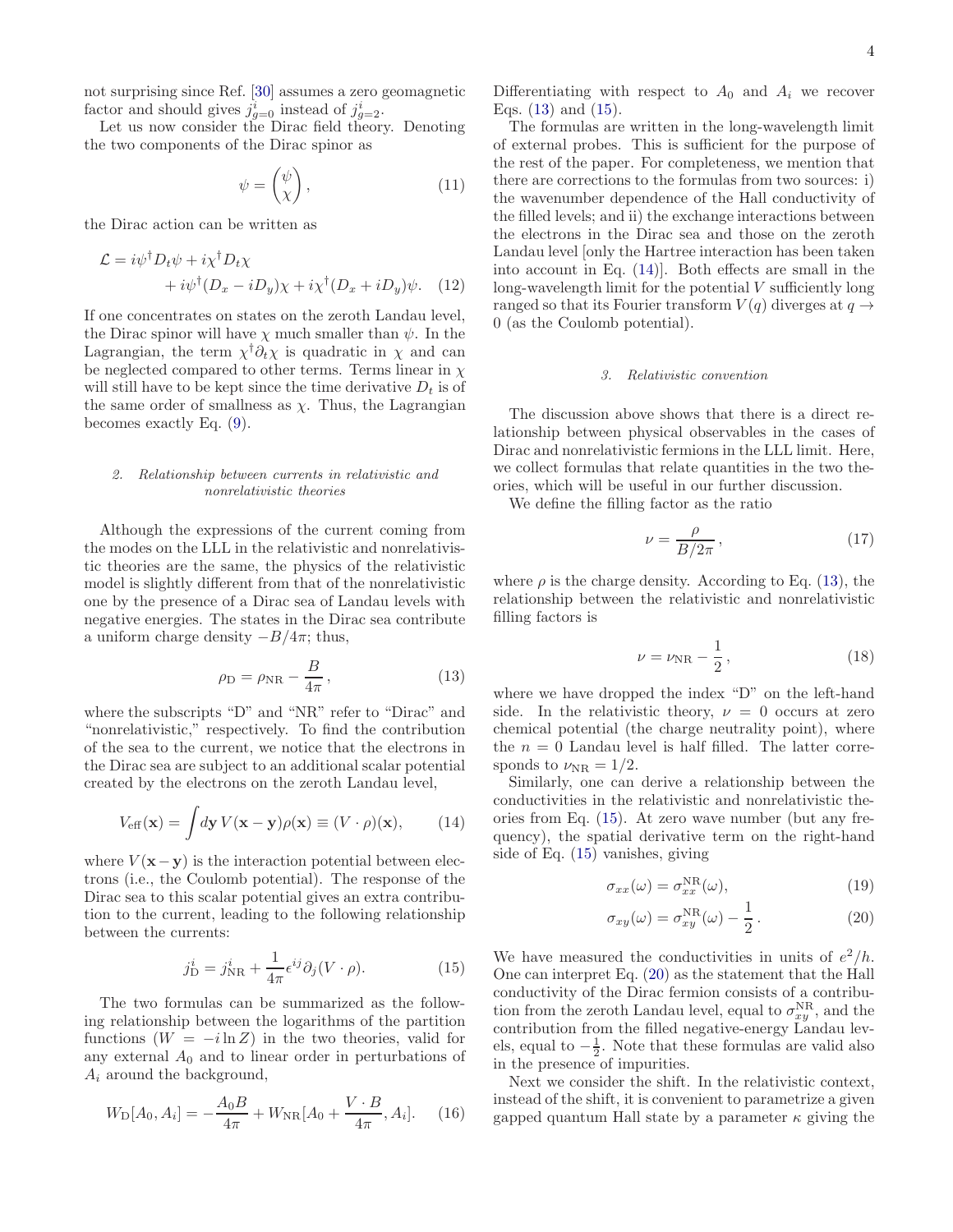offset between the total charge  $N_e$  and the total magnetic flux in the unit of flux quantum  $N_{\phi}$ , on a sphere [\[31\]](#page-11-29):

<span id="page-4-7"></span>
$$
N_e = \nu N_\phi + \kappa. \tag{21}
$$

To compare  $\kappa$  with the shift of the corresponding QH state on the LLL, one has to take into account two facts: there is a  $\frac{1}{2}$  offset between the definitions of the relativistic and nonrelativistic filling factors,  $\nu = \nu_{\rm NR} - \frac{1}{2}$ , and that Dirac particle has a direct coupling to the spin connection. As a result, the connection between  $\kappa$  and the shift  $S$  is [\[31](#page-11-29)]

<span id="page-4-8"></span>
$$
\kappa = \nu_{\rm NR}(\mathcal{S} - 1). \tag{22}
$$

In particular, if two states, "1" and "2," are particle-hole conjugates of each other, then  $\nu_1^{\text{NR}} + \nu_2^{\text{NR}} = \nu_1^{\text{NR}} \mathcal{S}_1 + \nu_2^{\text{NR}} \mathcal{S}_2$  $\nu_2^{\text{NR}}\mathcal{S}_2 = 1$ , which in the relativistic notations become simply

$$
\nu_1 + \nu_2 = \kappa_1 + \kappa_2 = 0. \tag{23}
$$

Another quantity, which will not be discussed in this paper, is the chiral central charge  $c$ . The relationship between the relativistic and nonrelativistic convention for this charge is  $c = c_{\rm NR} - \frac{1}{2}$ . As for  $\nu$  and  $\kappa$ , particle-hole conjugation flips the sign of  $c$ .

#### B. Discrete symmetries

We recall the theory  $(2)$  has the following symmetries [\[32\]](#page-11-30):

(i) Charge conjugation,

<span id="page-4-4"></span>
$$
\mathcal{C}A_{\mu}\mathcal{C}^{-1} = -A_{\mu},\tag{24a}
$$

$$
\mathcal{C}\Psi\mathcal{C}^{-1} = \sigma^1\Psi^*.\tag{24b}
$$

(ii) Spatial parity  $\mathbf{x} = (x, y) \rightarrow \mathbf{x}' = (x, -y)$ ,

$$
\mathcal{P}A_0(t, \mathbf{x})\mathcal{P}^{-1} = A_0(t, \mathbf{x}'),\tag{25a}
$$

$$
\mathcal{P}A_1(t, \mathbf{x})\mathcal{P}^{-1} = A_1(t, \mathbf{x}'), \tag{25b}
$$

$$
\mathcal{P}A_2(t, \mathbf{x})\mathcal{P}^{-1} = -A_2(t, \mathbf{x}'),\tag{25c}
$$

<span id="page-4-6"></span>
$$
\mathcal{P}\Psi(t,\mathbf{x})\mathcal{P}^{-1} = \sigma^1\Psi(t,\mathbf{x}'). \tag{25d}
$$

(iii) Time reversal  $t \rightarrow -t$ 

$$
\mathcal{T}A_0(t,\mathbf{x})\mathcal{T}^{-1} = A_0(-t,\mathbf{x}), \tag{26a}
$$

$$
\mathcal{T}A_i(t, \mathbf{x})\mathcal{T}^{-1} = -A_i(-t, \mathbf{x}),\tag{26b}
$$

$$
\mathcal{T}\Psi(t,\mathbf{x})\mathcal{T}^{-1} = -i\sigma^2\Psi(-t,\mathbf{x}).\tag{26c}
$$

 $\mathcal{T}$  is an anti-unitary operator  $(\mathcal{T}i\mathcal{T}^{-1}=-i)$ . These individual symmetries are broken by the magnetic field B which changes sign under each of  $\mathcal{C}, \mathcal{P},$  and  $\mathcal{T}$ . However,  $\mathcal{CP}, \mathcal{CT},$  and  $\mathcal{PT}$  leave the magnetic field unchanged and hence remain the discrete symmetries of the Dirac

fermion in a magnetic field [\[31](#page-11-29)]. We lose one symmetry because only two out of these three are independent, e.g.,  $\mathcal{CT} \sim (\mathcal{CP})(\mathcal{PT})$ . The chemical potential further breaks  $\mathcal{CP}$  and  $\mathcal{CT}$ , leaving  $\mathcal{PT}$  as the only symmetry of the Dirac fermion in a magnetic field at nonzero chemical potential. As we are interested mostly in the charge neutrality point,  $\mathcal{CP}$  and  $\mathcal{CT}$  will be exploited as symmetries [\[33\]](#page-12-0).

When  $e^2 \ll 1$ , all interesting physics occurs on the  $n =$ 0 Landau level, and the  $\mathcal{CP}, \mathcal{CT},$  and  $\mathcal{PT}$  operators map to symmetries of the LLL Hamiltonian. Let us choose the symmetric gauge, where the single-particle orbitals on the LLL are  $z^m e^{-|z|^2/4}$ . The field  $\Psi$  projected to the LLL can be written as

<span id="page-4-0"></span>
$$
\Psi = \sum_{m} \begin{pmatrix} A_m z^m e^{-B|z|^2/4} \\ 0 \end{pmatrix} c_m , \qquad (27)
$$

where  $A_m$  is a normalization coefficient and  $c_m$  is the operator annihilating a fermion on the orbital  $m$ . Then, from Eqs.  $(24b)$ ,  $(25d)$ , and  $(26c)$ , we find the action of the symmetries on  $c_m$ ,

$$
\mathcal{C}\mathcal{P}c_m(\mathcal{C}\mathcal{P})^{-1} = c_m^{\dagger},\qquad(28)
$$

$$
\mathcal{PT}c_m(\mathcal{PT})^{-1} = c_m \,,\tag{29}
$$

$$
\mathcal{CT}c_m(\mathcal{CT})^{-1} = c_m^{\dagger}.
$$
 (30)

Note that  $\mathcal{CT}$  is different from  $\mathcal{CP}$ : the former is an antiunitary transformation, while the latter is unitary. In the quantum Hall literature, by particle-hole symmetry, one normally has in mind  $\mathcal{CT}$ . Likewise,  $\mathcal{PT}$  is not an identity operator: it replaces the wave function of a given state, in the basis obtained by acting  $c_m^{\dagger}$ 's on the vacuum, with its complex conjugate. More precisely, if  $|f\rangle$  is the following quantum N-body state on the LLL,

$$
|f\rangle = \sum_{\{n_i\}} f_{n_1 n_2 \dots n_N} c_{n_1}^{\dagger} c_{n_2}^{\dagger} \dots c_{n_N}^{\dagger} |0\rangle, \tag{31}
$$

<span id="page-4-5"></span><span id="page-4-1"></span>then

$$
\mathcal{PT}|f\rangle = \sum_{\{n_i\}} f^*_{n_1 n_2 \dots n_N} c^{\dagger}_{n_1} c^{\dagger}_{n_2} \dots c^{\dagger}_{n_N} |0\rangle. \tag{32}
$$

<span id="page-4-2"></span>Note that the Laughlin states [\[2\]](#page-11-1) and the Moore-Read states [\[10\]](#page-11-8) are invariant under  $\mathcal{PT}$ : in both cases, the coefficients appearing in the holomorphic polynomial in the wave function are all real. We are unaware of any trial wave function that is not invariant under  $\mathcal{PT}$ . Assuming  $\mathcal{PT}$  symmetry,  $\mathcal{CP}$  is equivalent to  $\mathcal{CT}$ , thus, we will sometimes call  $\mathcal{CP}$  the particle-hole symmetry, although in the literature the latter usually corresponds to  $\mathcal{CT}$ .

### <span id="page-4-3"></span>C. Consequences of discrete symmetries for linear response

Consider the linear response of a QH system to a small perturbation of the electromagnetic potential:  $j^{\mu}(q) =$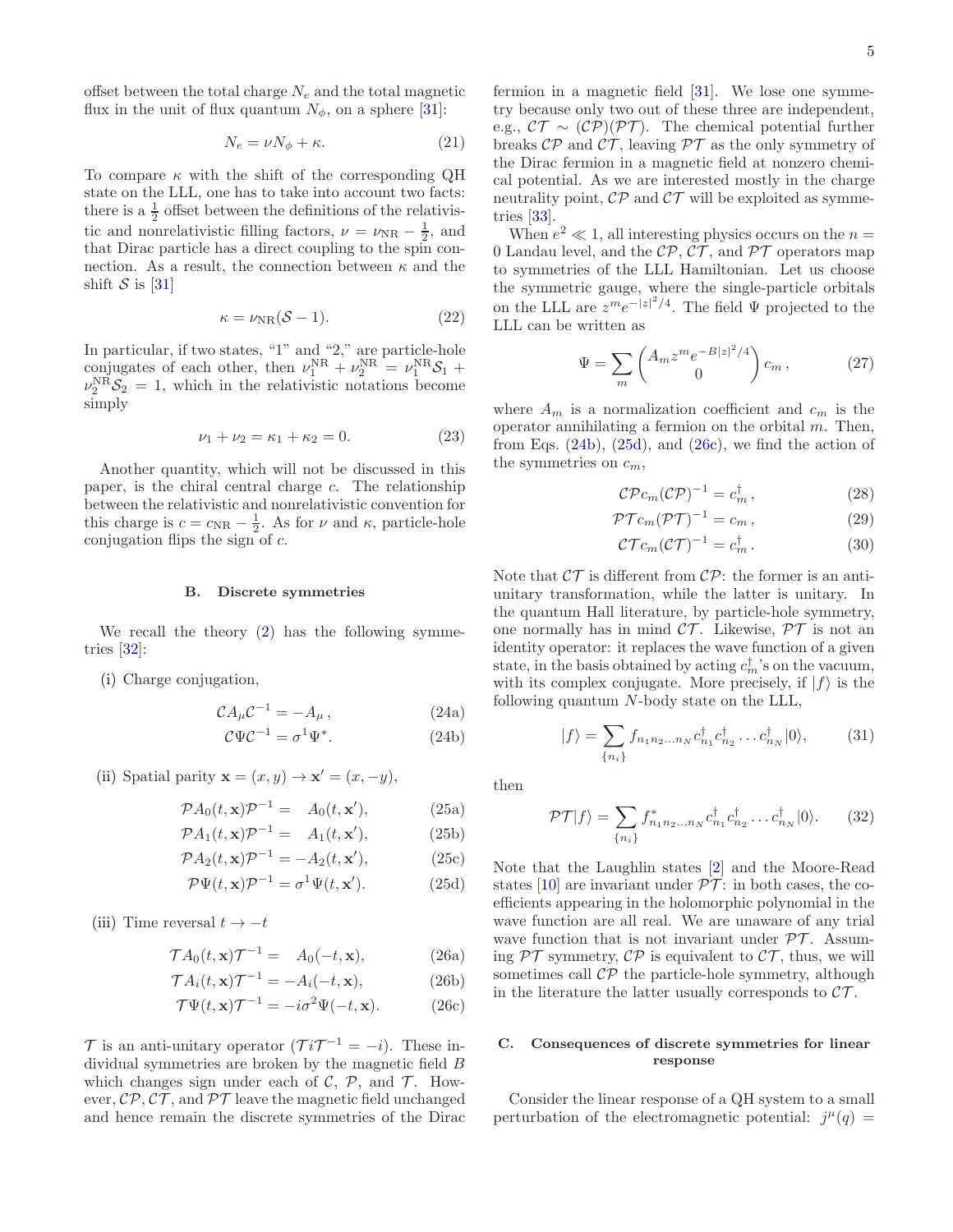$\Pi^{\mu\nu}(q)A_{\nu}(q), q_{\mu}\Pi^{\mu\nu}=0.$  Assuming rotational invariance, there are three independent components of the polarization tensor  $\Pi^{\mu\nu}$ ,

<span id="page-5-3"></span>
$$
\Pi^{ij} = \frac{q^i q^j}{q^2} \Pi_{\mathcal{L}} + \left(\delta^{ij} - \frac{q^i q^j}{q^2}\right) \Pi_{\mathcal{T}} + \epsilon^{ij} \Pi_{\mathcal{H}}.
$$
 (33)

The Hall conductivity  $\sigma_{xy}$  is related to  $\Pi_H$  by  $\Pi_H$  =  $\frac{i}{2\pi}\omega\sigma_{xy}$ . At nonzero chemical potential,  $\mathcal{PT}$  is the only symmetry, and we get the constraints  $\Pi_{L,T}(-\omega, q)$  =  $\Pi_{L,T}^*(\omega, q)$  and  $\sigma_{xy}(-\omega, q) = \sigma_{xy}^*(\omega, q)$ , but at charge neutrality,  $\mathcal{CP}$  implies that the Hall conductivity vanishes,

<span id="page-5-1"></span>
$$
\sigma_{xy}(\omega, q) = 0,\tag{34}
$$

at any value of  $\omega$  and q. This is true not only for clean systems but also in the presence of impurities, provided that the latter do not statistically break the particle-hole symmetry.

For nonrelativistic fermions on the LLL, we can use Eq. [\(20\)](#page-3-3) to find, for  $q=0$ ,

$$
\sigma_{xy}^{\rm NR}(\omega) = \frac{1}{2},\qquad(35)
$$

generalizing a result derived in Ref. [\[15\]](#page-11-13) to nonzero frequencies. For  $q \neq 0$ , this relationship is replaced by a linear constraint on  $\sigma_{xy}$  and  $\Pi_L$  [\[34](#page-12-1)].

An explicitly particle-hole symmetric theory of the half-filled state should imply Eq. [\(34\)](#page-5-1) automatically. We now construct such a theory.

## <span id="page-5-0"></span>III. PROPOSAL FOR THE LOW-ENERGY EFFECTIVE FIELD THEORY

Lacking a better way, we are going to simply guess the form of the low-energy effective theory. We start by stating a few requirements that our theory should satisfy:

- (i) The theory should be invariant under  $\mathcal{CP}$  and  $\mathcal{PT}$ .
- (ii) At charge neutrality and nonzero magnetic field, the ground state should be a Fermi liquid.
- (iii) The theory should explain the Jain sequences.

The requirement (ii) is particularly nontrivial, as Luttinger's theorem requires the volume of the Fermi sphere to be proportional to the density of some charge, but at charge neutrality, the electromagnetic charge density is equal to zero.

It turns out that the three requirements above are satisfied by the following action, which we propose as the low-energy effective theory:

$$
S_{\text{eff}} = \int d^3x \left( i\bar{\psi}\gamma^{\mu}(\partial_{\mu} + 2ia_{\mu})\psi + \frac{1}{2\pi} \epsilon^{\mu\nu\lambda} A_{\mu} \partial_{\nu} a_{\lambda} \right) - \frac{1}{4e^2} \int d^4x F_{\mu\nu}^2 + \cdots
$$
 (36)

Here,  $\psi$  is a Dirac field describing the fermionic quasiparticle,  $a_{\mu}$  is an emergent gauge field, and  $\dots$  stands for other terms, including a possible Maxwell kinetic term for  $a_{\mu}$  and interaction terms. The quasiparticle  $\psi$ , which will also be called the Dirac CF, has quantum numbers different from the electron: it is electrically neutral and carries charge with respect to the emergent gauge field  $a_{\mu}$ . Note that in the HLR theory, the CF is also electrically neutral, a point which has been emphasized by Read [\[35](#page-12-2), [36\]](#page-12-3).

Going from the microscopic action [\(2\)](#page-1-1) to Eq. [\(36\)](#page-5-2), it looks as if the electron  $\Psi$  has been stripped off of its charge, whose dynamics is now governed by a dual gauge field  $a_{\mu}$ . Interestingly, a similar phenomenon has recently been suggested to occur in the "composite Dirac liquid" state [\[37\]](#page-12-4)—a possible parent to several gapped topological phases of the strongly interacting surface of 3D TI [\[38](#page-12-5)[–41\]](#page-12-6). As in our proposed effective theory, the only lowenergy mode of the composite Dirac liquid is a neutral Dirac fermion. While it is certain that the compositefermion liquid phase cannot occur in the theory [\(2\)](#page-1-1) in the zero magnetic field in the limit  $e^2 \ll 1$ , what we are suggesting is that as soon as one turns on a magnetic field, the most convenient representation of the low-energy dynamics is not in terms of the original fermion but in terms of a composite Dirac fermion of the type considered in Ref. [\[37\]](#page-12-4).

In Eq. [\(36\)](#page-5-2), we normalize the field  $a_{\mu}$  so that a  $2\pi$  magnetic flux of  $\alpha$  carries a unit electric charge [see Eq.  $(41)$ ] below]. With this normalization, the charge of the  $\psi$  field is fixed to 2. As we will see below, this value of the charge is required for the theory to be consistent with Jain's sequences, the Fermi momentum of the half-filled state, and the  $e/4$  charged excitation in the Pfaffian state.

#### A. Discrete symmetries of the effective field theory

It is easy to check that the Lagrangian [\(36\)](#page-5-2) exhibits the full set of discrete symmetries of the original theory [\(2\)](#page-1-1), including

(i) charge conjugation,

$$
Ca_{\mu}(t, \mathbf{x})\mathcal{C}^{-1} = -a_{\mu}(t, \mathbf{x}),\tag{37a}
$$

$$
\mathcal{C}\psi(t,\mathbf{x})\mathcal{C}^{-1} = \sigma^1\psi^*(t,\mathbf{x});\tag{37b}
$$

<span id="page-5-2"></span>(ii) spatial parity,

$$
\mathcal{P}a_0(t, \mathbf{x})P^{-1} = -a_0(t, \mathbf{x}'),\tag{38a}
$$

$$
\mathcal{P}a_1(t, \mathbf{x})P^{-1} = -a_1(t, \mathbf{x}'),\tag{38b}
$$

$$
\mathcal{P}a_2(t, \mathbf{x})P^{-1} = a_2(t, \mathbf{x}'),\tag{38c}
$$

$$
\mathcal{P}\psi(t,\mathbf{x})P^{-1} = \psi^*(t,\mathbf{x}');\tag{38d}
$$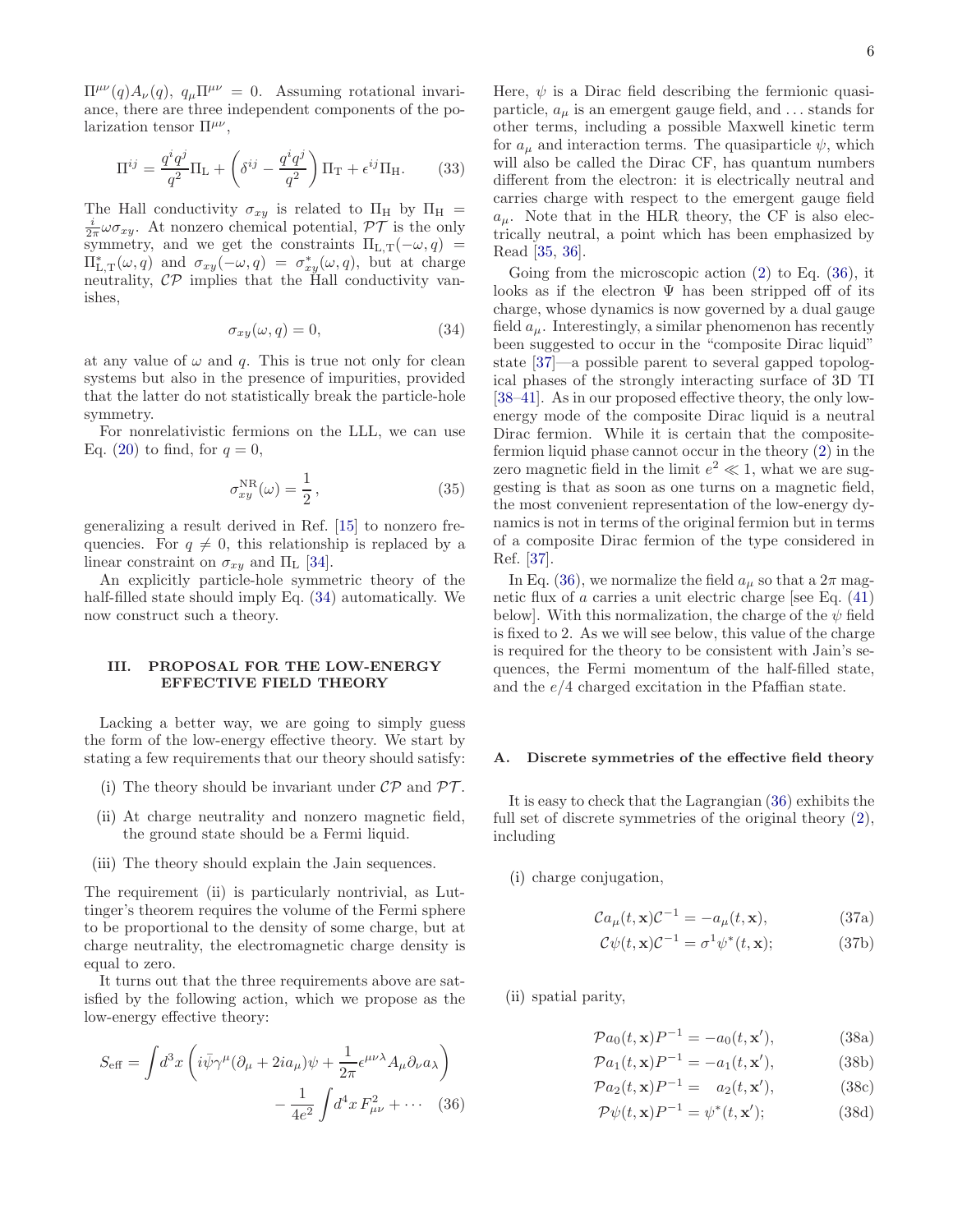(iii) time reversal,

$$
\mathcal{T}a_0(t, \mathbf{x})T^{-1} = -a_0(-t, \mathbf{x}),\tag{39a}
$$

$$
\mathcal{T}a_i(t, \mathbf{x})T^{-1} = a_i(-t, \mathbf{x}), \tag{39b}
$$

$$
\mathcal{T}\psi(t,\mathbf{x})T^{-1} = \sigma^3\psi^*(-t,\mathbf{x}).\tag{39c}
$$

We omit the transformation laws for  $A_\mu$  which are the same as in Eqs.  $(24)$ ,  $(25)$ , and  $(26)$ ]. In particular, our effective theory is invariant under  $\mathcal{CP}$  and  $\mathcal{PT}$ . We note that the parity anomaly is avoided in this theory by the charge 2 of the CF. Note that the fermion mass term  $m\psi\psi$  and the Chern-Simons term for  $a_{\mu}$  are allowed by  $\mathcal{PT}$  but forbidden by  $\mathcal{CP}$  or  $\mathcal{CT}$ . But we expect the terms not forbidden by symmetries to appear in the " $\cdots$ " in Eq. [\(36\)](#page-5-2).

It is instructive to write down the transformation law for  $\psi$  under  $\mathcal{CP}, \mathcal{CT},$ 

$$
C\mathcal{P}\psi(t,\mathbf{x})(C\mathcal{P})^{-1} = \sigma^1\psi(t,-\mathbf{x}),\tag{40a}
$$

$$
\mathcal{CT}\psi(t,\mathbf{x})(\mathcal{CT})^{-1} = -i\sigma^2\psi(-t,\mathbf{x}),\tag{40b}
$$

$$
\mathcal{PT}\psi(t,\mathbf{x})(\mathcal{PT})^{-1} = \sigma^3\psi(-t,-\mathbf{x}).\tag{40c}
$$

Note that under particle-hole symmetries  $(\mathcal{CP}$  and  $\mathcal{CT})$ ,  $\psi$  does not transform into the complex conjugated field  $\psi^*$  but remains  $\psi$ . In fact, the transformation laws of  $\psi$ under  $\mathcal{CP}$  and  $\mathcal{CT}$  are the same as those of the original electrons  $\Psi$  under  $P$  and  $T$  [Eqs. [\(25d\)](#page-4-2) and [\(26c\)](#page-4-3)]. Thus, particle-hole symmetry does not transform the composite fermion  $\psi$  into its antiparticle but leaves it as a particle. This result can also be seen from the fact that  $a_0$ , which is proportional to the chemical potential of the CFs, does not change sign under  $\mathcal{CP}$  and  $\mathcal{CT}$ .

#### B. Fermi liquid and Jain sequences

To establish the nature of the QH state at charge neutrality, we first note that the electromagnetic current defined by Eq.  $(36)$  is

<span id="page-6-0"></span>
$$
j^{\mu} = \frac{1}{2\pi} \epsilon^{\mu\nu\lambda} \partial_{\nu} a_{\lambda} . \tag{41}
$$

In particular, charge density is related to the emergent magnetic field:  $b = 2\pi \rho$ . At charge neutrality,  $\rho = 0$ , and therefore the fermionic quasiparticles feel a zero magnetic field.

On the other hand, differentiating the action with respect to  $a_0$ , one finds a relationship between the density of the Dirac CF and the magnetic field,

<span id="page-6-1"></span>
$$
\tilde{\rho} \equiv \langle \bar{\psi} \gamma^0 \psi \rangle = \frac{B}{4\pi} \,. \tag{42}
$$

Therefore, in a nonzero magnetic field, the CFs have a finite density and lives in a zero magnetic field.

Assuming no Cooper instability (a possibility that we will consider later), the ground state is then a Fermi liquid of the CFs, and Luttinger's theorem fixes the Fermi

7

momentum to the inverse of the magnetic length. The value of the Fermi momentum is the same as the value in the standard HLR theory [\[5\]](#page-11-3). Note that the Fermi velocity  $v_F$  of the CF is, in general, different from 1; at weak coupling  $v_F$ , should scale with the interaction energy:  $v_F \sim e^2$ . The renormalization of the Fermi velocity is related to Landau's Fermi liquid parameters [\[42\]](#page-12-7). The effective theory can be trusted to describe the dynamics of the fermions near the Fermi surface but not far away from it. In principle, one should be able to reformulate the theory completely in terms of the degree of freedom near the Fermi surface [\[43,](#page-12-8) [44\]](#page-12-9), but since preserving the information about the Berry phase (which will be important when we discuss the Jain sequences) is quite nontrivial, we will not try to do so.

The fermion quasiparticle is the  $\mathcal{CP}$  conjugate of itself. To see it, we note that  $\mathcal{CP}\psi(\mathcal{CP}) = \sigma^1\psi$ . Consider a particle moving with momentum  $\mathbf{p} = (p, 0)$ , choosing the **p** to be invariant under  $y \rightarrow -y$ . Its wave function is an eigenvector of the Dirac Hamiltonian  $\boldsymbol{\sigma} \cdot \mathbf{p} = \sigma^1 p$ , which is  $(1, 0)^T$ . This wave function is invariant under  $\mathcal{CP}$ .

Away from charge neutrality, the fermion quasiparticles feel an effective magnetic field equal to

<span id="page-6-2"></span>
$$
\tilde{B} = -2\nabla \times a = -4\pi \rho.
$$
 (43)

Equations  $(42)$  and  $(43)$  tell us that from the point of view of the composite fermions, the notions of density and magnetic field get swapped, similarly to what happens under particle-vortex duality for bosons [\[45\]](#page-12-10). As a result, the filling factor of the original electrons  $\nu = 2\pi \rho/B$  and the effective filling factor of the fermion quasiparticles  $\tilde{\nu} = 2\pi \tilde{\rho}/\tilde{B}$  are inversely proportional to each other,

$$
2\nu = -\frac{1}{2\tilde{\nu}}.\tag{44}
$$

This means the Jain-sequence state with filling factor  $\nu =$  $\frac{n}{2n+1} - \frac{1}{2} = -\frac{1}{2(2n+1)}$  maps to an IQH state of the fermion quasiparticle with  $\tilde{\nu} = n + \frac{1}{2}$ . Note that the filling factor  $\nu = \frac{n+1}{2n+1} - \frac{1}{2}$  maps to  $\tilde{\nu} = -(n+\frac{1}{2})$ , making explicit the fact that the two states are particle-hole conjugates of each other.

#### C. Shift of states on the Jain sequences.

A nontrivial check for the proposed effective field theory is the computation of the shift [\[46\]](#page-12-11) of the states on the Jain sequences on a sphere. Consider the  $\nu_{\rm NR} = \frac{n+1}{2n+1}$ state. The fermions  $\psi$  are effectively in the magnetic field of 2b in the IQH state with  $\nu_{\text{eff}} = -(n + \frac{1}{2})$ . From solving the Dirac equation on a sphere, the degeneracy of the *nth* Landau level is  $N_{\phi} + 2|n|$ . Therefore,

$$
\int d\mathbf{x} \langle \psi^{\dagger} \psi \rangle = \left( n + \frac{1}{2} \right) \int d\mathbf{x} \frac{2b}{2\pi} + n(n+1). \tag{45}
$$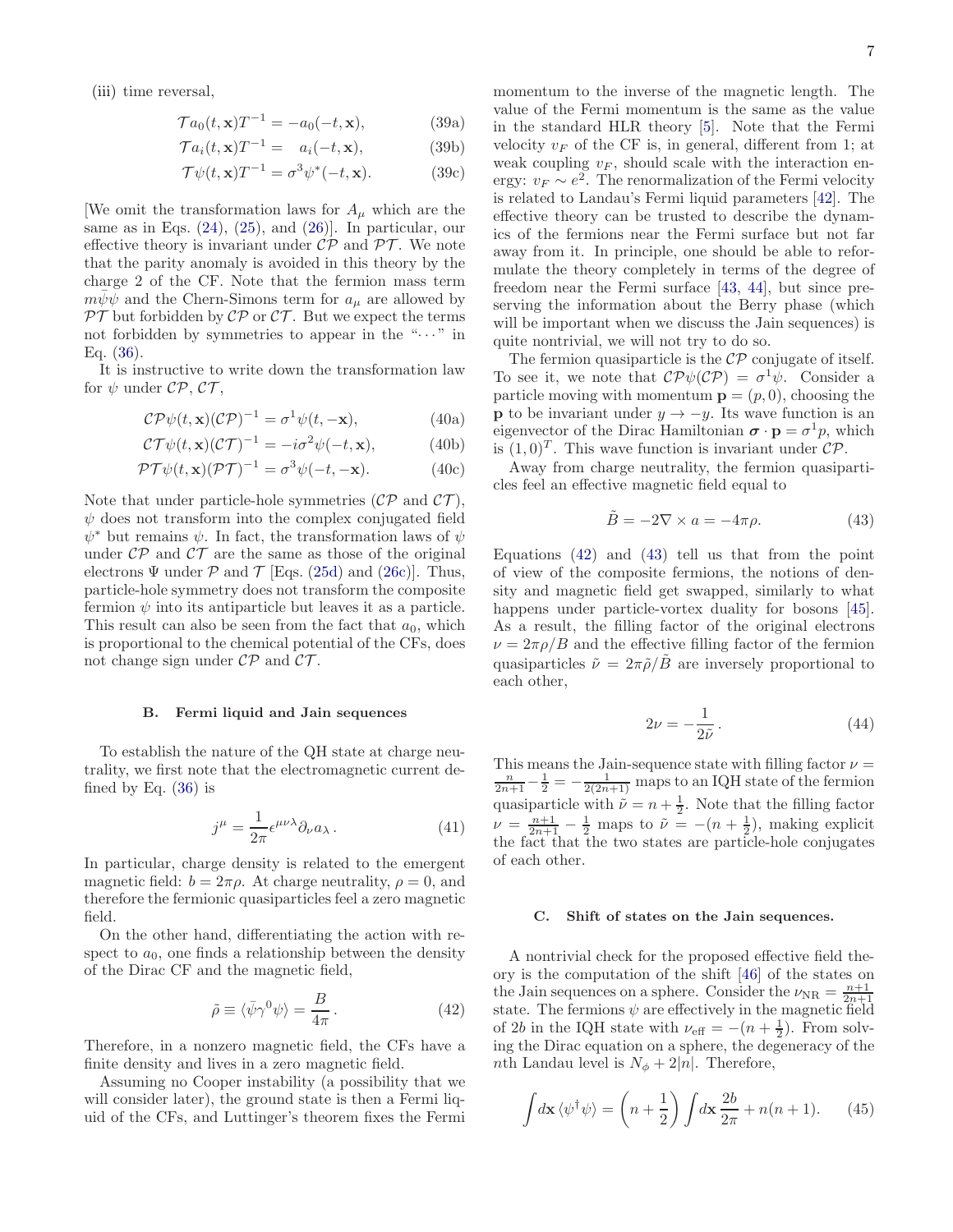But  $\rho = b/2\pi$  and  $\langle \psi^{\dagger} \psi \rangle = B/4\pi$ ; therefore, we have

$$
\frac{N_{\phi}}{2} = (2n+1)N_e + n(n+1). \tag{46}
$$

This means [see Eq. [\(21\)](#page-4-7)]

$$
\nu = \frac{1}{2(2n+1)}, \qquad \kappa = -\frac{n(n+1)}{2n+1}, \qquad (47)
$$

so  $\nu_{\rm NR} = \frac{n+1}{2n+1}$  and, from Eq. [\(22\)](#page-4-8),  $S = -n+1$ . The shift of the  $\nu_{\rm NR} = \frac{n}{2n+1}$  can be computed similarly to be  $S = n + 2$ . These values of the shift coincide with what is known about these states [\[46\]](#page-12-11).

# D. Pfaffian, anti-Pfaffian, and a particle-hole symmetric non-Abelian state

We can construct various gapped states by letting  $\psi$ form a BCS pair. Because the Dirac fermion has an additional Berry phase around the origin in momentum space, pairing occurs in channels with even angular momentum.

Consider first s-wave pairing, with the order parameter being  $\psi^T \sigma_2 \psi$ . It is easy to see that the order parameter is invariant under  $\mathcal{CP}, \mathcal{CT},$  and  $\mathcal{PT}$  symmetries (combined with phase rotations of  $\psi$  when required).

Since this is a particle-hole symmetric state, it cannot be the Pfaffian or anti-Pfaffian state. In the conventional composite fermion picture, this state can be understood as a state where the composite fermions form Cooper pairs in the  $p_x - ip_y$  channel with the orbital angular momentum opposite to the Moore-Read state. While the conventional picture does not immediately tell us so, we find here that this state coincides with its particle-hole conjugate. In particular, for this state,  $\kappa = 0$ , corresponding to the shift  $S = 1$ . Due to the condensation of Cooper pairs that carry charge 4 under  $a_{\mu}$ , the vortices in the condensate correspond to quasiparticles with charge  $\pm 1/4$ . The vortex has fermionic zero mode and should have non-Abelian statistics. This state is a particle-hole symmetric Pfaffian-like state, which we will term the PH-Pfaffian. In fact, its construction parallels that of the time-reversal-invariant T-Pfaffian state on the surface of TIs [\[39,](#page-12-12) [40\]](#page-12-13).

The Pfaffian and anti-Pfaffian states correspond to pairing of  $\psi$  in the  $\ell = \pm 2$  channels. The vortices in these states also have charges  $\pm 1/4$  as the s-wave paired state. Further confirmations are obtained when one computes the shift. If one puts a d-wave bosonic condensate on a sphere, without any magnetic field we would have four vortices or antivortices. Since each vortex has charge 1/4, this means  $\kappa = \pm 1$ , which corresponds to  $\mathcal{S} = 3$  and  $S = -1$  [see Eq. [\(22\)](#page-4-8)]. These are the values of the shift for the Pfaffian and anti-Pfaffian states, respectively [\[47\]](#page-12-14).

In real systems, for example, in the  $\nu = \frac{5}{2}$  QH state, whether the  $\ell = 0$  or  $\ell = \pm 2$  is favored is the question about the energy of the ground state and cannot be determined from general principles. It is possible that

there is no pairing instability at  $\ell = 0$ , while there are instabilities at finite  $\ell$  (Ref. [\[48\]](#page-12-15)).

#### E. Electromagnetic response

In the random phase approximation (RPA), one can relate the response functions of electrons  $\Pi_{\mu\nu}$  to the response functions of the Dirac composite fermion,  $\tilde{\Pi}_{\mu\nu}$ . We use the notation of Eq. [\(33\)](#page-5-3) and assume the Fermi velocity of the quasiparticles to be much smaller than the speed of light, so the interaction is an instantaneous interaction. The RPA calculation can be done in a straightforward way, and one finds the response functions of the electrons to be

<span id="page-7-0"></span>
$$
\Pi_{\mathcal{L}} = -\frac{\omega^2}{16\pi^2 \Delta} \tilde{\Pi}_{\mathcal{L}},\tag{48}
$$

$$
\Pi_{\rm T} = -\frac{\omega^2}{16\pi^2 \Delta} \left( \tilde{\Pi}_{\rm T} - \frac{q^2 V(q)}{16\pi^2} \right),\tag{49}
$$

<span id="page-7-1"></span>
$$
\Pi_{\rm H} = \frac{\omega^2}{16\pi^2 \Delta} \tilde{\Pi}_{\rm H},\tag{50}
$$

where

$$
\Delta = \left(\tilde{\Pi}_{\rm T} - \frac{q^2 V(q)}{16\pi^2}\right) \tilde{\Pi}_{\rm L} - |\Pi_{\rm H}|^2. \tag{51}
$$

At  $\nu = 0$ , for massless Dirac composite fermions, we have  $\Pi_H = 0$ , and we find a vanishing Hall conductivity of the Dirac electrons,  $\Pi_H = 0$ , as required by  $\mathcal{CP}$ . The formulas for the other response functions simplify

$$
\Pi_{\rm L} = -\frac{\omega^2}{16\pi^2 \tilde{\Pi}_{\rm T} - q^2 V(q)},\tag{52}
$$

$$
\Pi_{\rm T} = -\frac{\omega^2}{16\pi^2 \tilde{\Pi}_{\rm L}}.\tag{53}
$$

The first equation coincides with the formula in the theory proposed in Ref. [\[16\]](#page-11-14), but the second does not. The density-density correlation function  $\Pi_L$  shows the same behavior in the infrared as in the HLR theory. For example, because of the Landau damping in  $\Pi$ <sup>T</sup> (note that the CFs always have a Fermi surface),  $\Pi_L$  has a pole at  $\omega \sim -iq^2$  for the Coulomb interaction and behaves as  $\Pi_{\text{L}} \sim \omega q$  for  $\omega \gg q^2$ , reproducing two key features of the HLR theory [\[5\]](#page-11-3).

In the limit  $q \to 0$ , the formulas simplify considerably. Substituting

$$
\Pi_{\mathcal{T}} = \Pi_{\mathcal{L}} = \frac{i\omega}{2\pi} \sigma_{xx},\tag{54}
$$

$$
\Pi_{\rm H} = \frac{i\omega}{2\pi} \sigma_{xy} \,,\tag{55}
$$

where  $\sigma_{xx}$  and  $\sigma_{xy}$  are the longitudinal and Hall conductivities for the electrons, in units of  $e^2/h = 1/2\pi$  (and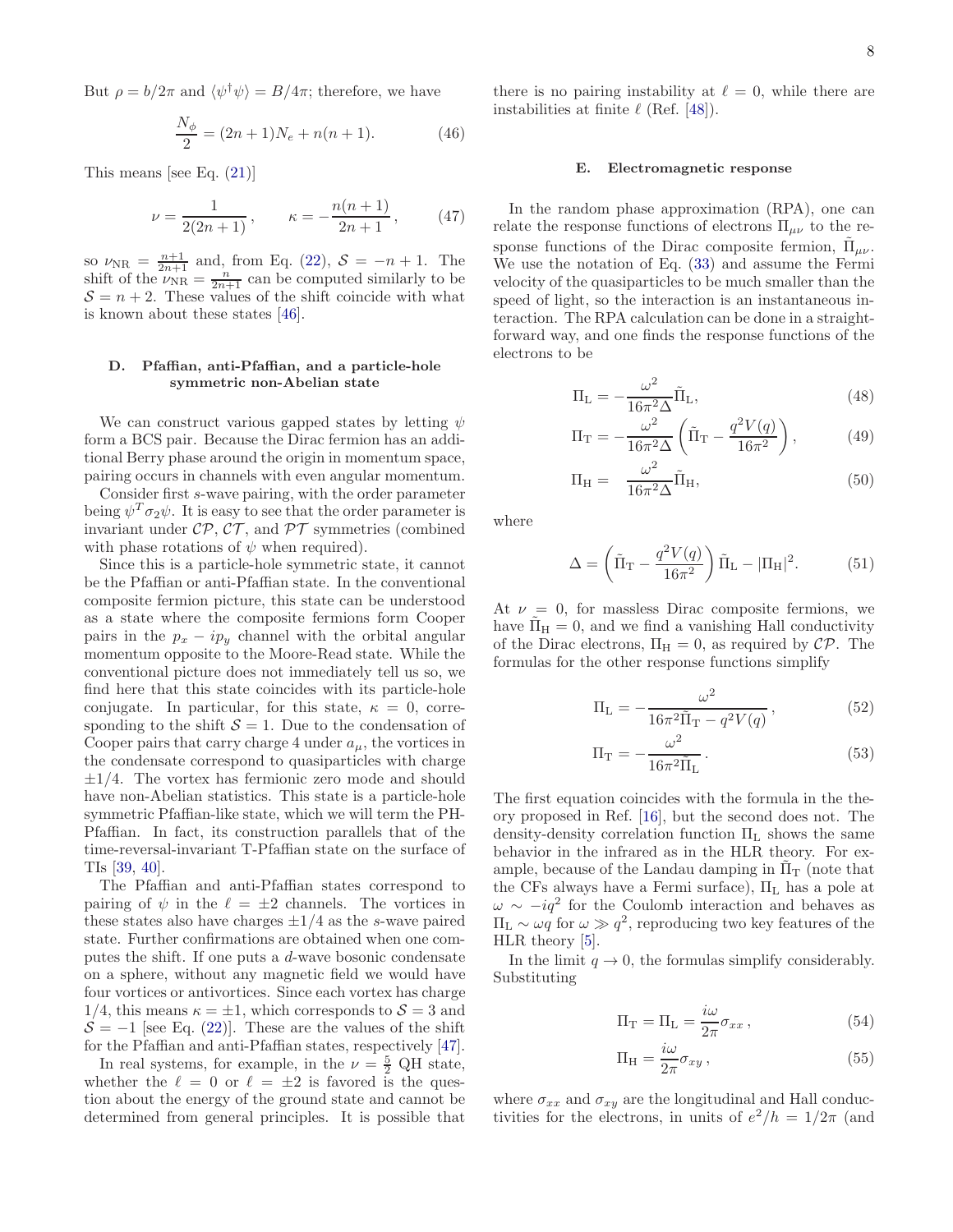the version with a tilde for the composite fermions), we find [assuming  $V(q)$  diverges slower than  $q^{-2}$  at  $q \to 0$ ]

$$
\sigma_{xx} = \frac{1}{4} \frac{\tilde{\sigma}_{xx}}{\tilde{\sigma}_{xx}^2 + \tilde{\sigma}_{xy}^2},\tag{56}
$$

$$
\sigma_{xy} = -\frac{1}{4} \frac{\tilde{\sigma}_{xy}}{\tilde{\sigma}_{xx}^2 + \tilde{\sigma}_{xy}^2} + \left[\frac{1}{2}\right]_{\text{NR}} . \tag{57}
$$

The term  $1/2$  on the right-hand side of Eq.  $(57)$  should be included in the nonrelativistic case. We concentrate on this case from now on. From Eqs. [\(56\)](#page-8-2) and [\(57\)](#page-8-1), we can express  $\tilde{\sigma}_{xy}$  in terms of the measurable  $\rho_{xx}$  and  $\rho_{xy}$ as follows:

$$
\tilde{\sigma}_{xy} = \frac{1}{2} + \frac{\rho_{xy} - 2}{\rho_{xx}^2 + (\rho_{xy} - 2)^2}.
$$
\n(58)

Typically,  $\rho_{xx}$  is small, and in the regime  $\rho_{xy} - 2 \sim \rho_{xx}^2$ the above equation can be written as

<span id="page-8-3"></span>
$$
\frac{\rho_{xy} - 2}{\rho_{xx}^2} = \tilde{\sigma}_{xy} - \frac{1}{2}.
$$
\n(59)

Equation [\(59\)](#page-8-3) opens up a possibility to experimentally distinguish the Dirac CFs and the standard HLR theory. The HLR theory, as we will argue in Sec. [IV,](#page-8-0) corresponds to  $\tilde{\sigma}_{xy} = 1/2$ ; thus, the right-hand side of Eq. [\(59\)](#page-8-3) is zero at exact half filling (e.g.,  $\rho_{xy} = 2$  at exact half filling). On the other hand, for a system near particle-hole symmetry,  $\tilde{\sigma}_{xy}$  is small and the right-hand side should be close to  $-1/2$ . One can thus plot the left-hand side of Eq. [\(59\)](#page-8-3) as a function of the magnetic field B in a range of temperature where  $\rho_{xx}$  depends nontrivially on the temperature. Both HLR and our theory then predict that all curves go through one point, whose position on the horizontal axis is the value of the magnetic field at exact half filling  $B_{1/2}$ , and the position on the vertical axis is 0 in the HLR theory and −1/2 in the theory of massless Dirac composite fermion. When particle-hole symmetry is not exact, the position of the point on the vertical axis is  $-\gamma/2\pi$  where  $\gamma$  is the Berry phase of the composite fermions around the Fermi disk (assuming Hall conductivity is dominated by the Berry phase). Furthermore, we expect the deviation of  $\gamma$  from  $\pi$  to be proportional to the amount of Landau-level mixing, i.e., the ratio of the Coulomb energy scale and the cyclotron energy. Note that, because of the smallness of  $\rho_{xx}$ , distinguishing Berry phases of 0 and  $\pi$  requires a sufficiently accurate measurement of  $\rho_{xy}$ : for a relatively large  $\rho_{xx} \sim 0.1 h/e^2$ , an accuracy better than  $5 \times 10^{-3} h/e^2$  is needed.

The formulas [\(56\)](#page-8-2) and [\(57\)](#page-8-1) are valid at zero frequencies. At finite frequencies, one needs to modify the theory for it to be consistent with Galilean symmetry and Kohn's theorem. The modification and the results for the conductivities are discussed in the Appendix.

## F. Infrared divergences

One can directly check that despite the fact that the dynamical gauge field  $a_{\mu}$  does not have a Chern-Simons <span id="page-8-2"></span>interaction, the propagator of the transverse component of  $a_i$  has the same infrared behavior as in the HLR theory:

$$
\langle a_{\perp}(0, -\mathbf{q})a_{\perp}(0, \mathbf{q})\rangle \sim \frac{1}{|\mathbf{q}|}.
$$
 (60)

<span id="page-8-1"></span>Therefore, we expect that our theory would have the same logarithmic divergences as in the HLR theory with Coulomb interaction.

### <span id="page-8-0"></span>IV. CONNECTION WITH THE FERMIONIC CHERN-SIMONS THEORY

The QH physics of the Dirac fermion shares the same LLL limit with nonrelativistic electrons. The standard theory describing the FQH states for nonrelativistic electrons is the fermionic CS (HLR) theory. One can then ask the following question: can one connects the fermionic CS theory and the relativistic theory [\(36\)](#page-5-2)? This may seem impossible since the former has a CS term in the Lagrangian, while the latter does not. However, we will argue that, it is at least possible to go continuously from the relativistic theory to the conventional nonrelativistic fermionic CS theory, if one allows breaking of particlehole symmetry.

The starting theory of the fermionic CS theory is the Lagrangian

$$
\mathcal{L} = i\psi^{\dagger}(\partial_t - iA_0)\psi - \frac{1}{2m}|(\partial_i - iA_i)\psi|^2 - \frac{1}{8\pi}AdA + \cdots
$$
\n(61)  
\nWe have included a Chern-Simons term  $-\frac{1}{8\pi}AdA \equiv$ 

 $-\frac{1}{8\pi}\epsilon^{\mu\nu\lambda}A_{\mu}\partial_{\nu}A_{\lambda}$  to take into account the contribution of negative energy states to the Hall conductivity. We now use the standard flux attachment procedure and attach two flux quanta to the fermion  $\psi$ . The resulting action is then

$$
\mathcal{L} = i\psi^{\dagger}(\partial_t - iA_0 + ic_0)\psi - \frac{1}{2m}|(\partial_i - iA_i + ic_i)\psi|^2
$$

$$
-\frac{1}{8\pi}AdA + \frac{1}{8\pi}cdc + \cdots, \quad (62)
$$

where  $c_{\mu}$  is the statistical gauge field. Now, changing notation,

<span id="page-8-4"></span>
$$
c_{\mu} = A_{\mu} + 2a_{\mu} \,, \tag{63}
$$

the Lagrangian becomes

$$
\mathcal{L} = i\psi^{\dagger}(\partial_t + 2ia_0)\psi - \frac{1}{2m}|(\partial_i + 2ia_i)\psi|^2 + \frac{1}{2\pi}ada
$$

$$
+ \frac{1}{2\pi}Ada + \cdots. \quad (64)
$$

The form of the action is very similar to Eq. [\(36\)](#page-5-2), but there are two crucial differences: (i) the CF is nonrelativistic, and (ii) there is a Chern-Simons interaction ada.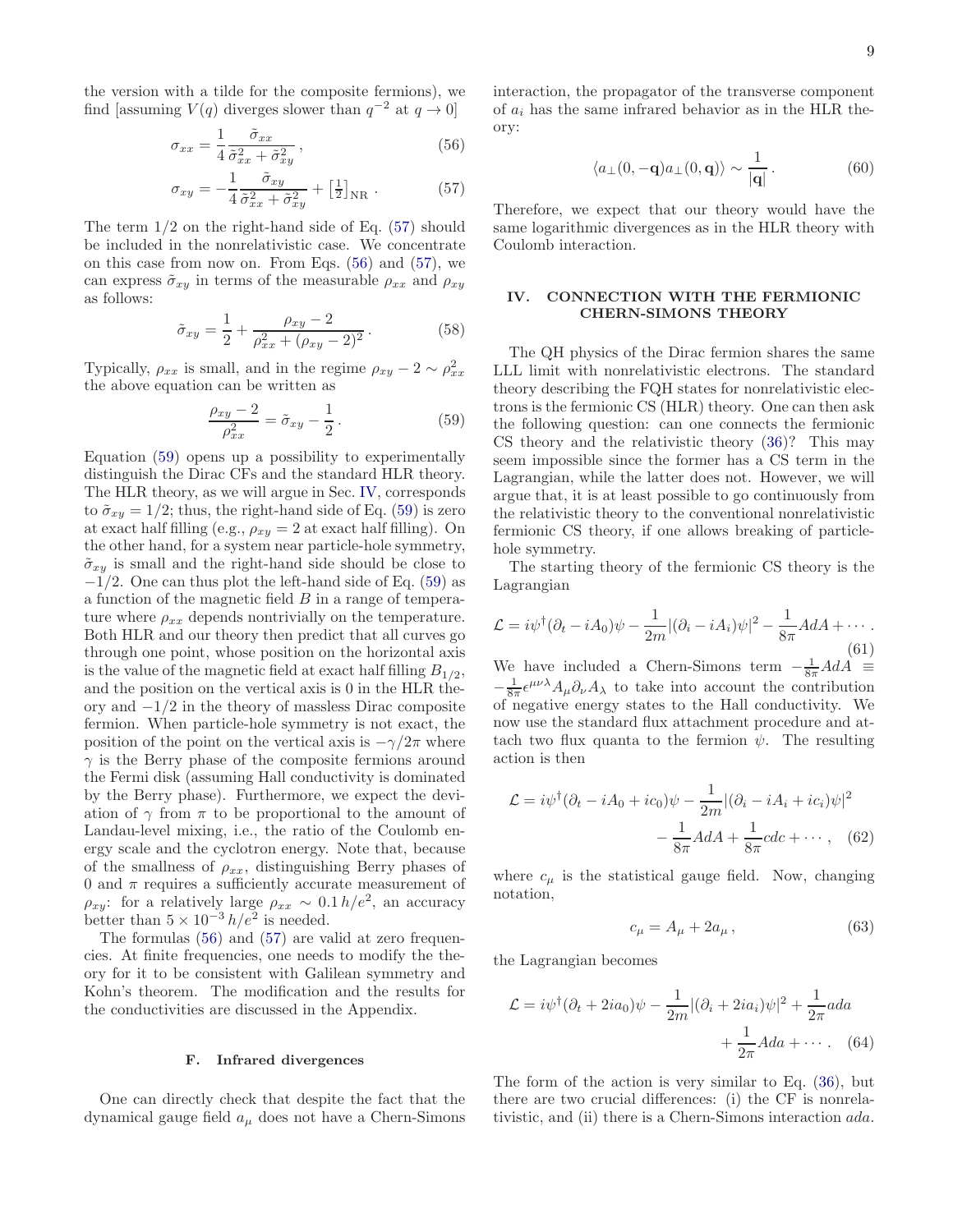We now suggest that theory [\(64\)](#page-8-4) can be obtained from Eq. [\(36\)](#page-5-2) by adding to the latter a  $\mathcal{CP}$ -breaking mass term and taking the large mass limit. The mass term for the Dirac CF,  $-m\bar{\psi}\psi$ , is generally expected once one relaxes the condition of particle-hole symmetry (the coefficient of the Chern-Simons term ada cannot change continuously and thus has to remain zero). Now consider the regime where the mass  $m$  is very large, and the CF is in the nonrelativistic regime. Let us remind ourselves that if one has a massive Dirac field, coupled to a  $U(1)$  gauge field

$$
\mathcal{L} = i\bar{\psi}(\partial_{\mu} - ia_{\mu})\psi - m\bar{\psi}\psi + \mu\bar{\psi}\gamma^{0}\psi, \qquad (65)
$$

and if the chemical potential is inside the gap, i.e.,  $|\mu|$  < |m|, then one can integrate out  $\psi$  to obtain an effective action for  $a_{\mu}$  [\[49,](#page-12-16) [50\]](#page-12-17),

<span id="page-9-1"></span>
$$
-\frac{1}{8\pi} \frac{m}{|m|} a d a.
$$
 (66)

Now imagine that  $\mu$  is slightly above the mass,  $\mu > |m|$ but  $\mu - |m| \ll m$ . In this case, one has to take into account the gapless fermions, which are nonrelativistic, but one should also not forget the induced Chern-Simons term [\(66\)](#page-9-1), which can be thought of as coming from the filled Dirac sea and is largely unaffected by a small density of added fermions. Hence, low-energy dynamics is described by

$$
\mathcal{L} = i\psi^{\dagger}(\partial_t - ia_0)\psi - \frac{1}{2|m|} |(\partial_i - ia_i)^2 \psi|^2
$$

$$
-\frac{1}{8\pi} \frac{m}{|m|} ada + \cdots. \quad (67)
$$

By the substitution  $a \to -2a$ , and assuming  $m < 0$ , one obtains the action [\(64\)](#page-8-4) before coupling to electromagnetism. Thus, the usual fermionic CS theory is obtained in a large mass, nonrelativistic limit of the Dirac CF theory. In other words, one can deform the Dirac CF theory without a CS term into the conventional nonrelativistic theory with a CS term, at the price of breaking particlehole symmetry.

This does not mean that we have been able to derive the effective field theory [\(36\)](#page-5-2) using the familiar fluxattachment procedure, but now we can look at the old puzzle of Ref. [\[15](#page-11-13)] in a new light. If one performs the RPA calculation using the action [\(64\)](#page-8-4), we would find expressions identical to Eqs.  $(48)$ – $(50)$  with the replacement

$$
\tilde{\Pi}_{\rm H} \to \frac{i\omega}{2\pi} \left( \sigma_{xy}^{\rm CF} + \frac{1}{2} \right),\tag{68}
$$

where  $\sigma_{xy}^{\text{CF}}$  is the Hall conductivity of the CFs (as a function of frequency and wave number) and  $\frac{1}{2}$  comes from the Chern-Simons term ada. To be consistent with Eq. [\(34\)](#page-5-1),  $\sigma_{xy}^{\text{CF}}$  must be equal to  $-\frac{1}{2}$  for all frequencies and wave numbers. However, at least in the regime  $\omega \gg v_F q$ , the Hall conductivity of a Fermi liquid is expected to be zero. This is essentially the puzzle identified in Ref. [\[15\]](#page-11-13), and this puzzle would not exist if the low-energy dynamics is indeed described by the Dirac composite fermion. For the latter, the nonzero value of  $\sigma_x^{\rm CF}$  can be interpreted as coming from the Berry phase of the CF around the Fermi disk. It seems that the key to understanding the particle-hole symmetry in the composite fermion theory is to understand the appearance of this Berry phase.

#### <span id="page-9-0"></span>V. CONCLUSIONS

We have presented evidence that the composite fermion of the half-filled Landau level is a Dirac fermion, whose Dirac mass vanishes when particle-hole symmetry is exact. Although we did not try to derive Eq. [\(36\)](#page-5-2) microscopically, it is hoped that such a derivation is possible, following one of the methods used in Ref. [\[37\]](#page-12-4) for deriving the composite Dirac liquid Hamiltonian. We also notice that the LLL Lagrangian [\(9\)](#page-2-2) suggests that the Dirac spinor may involve, as one of its components, the Lagrange multiplier  $\chi$  that enforces the LLL constraints. For now, it is also clear that the conventional flux attachment procedure cannot be applied to the quantum Hall effect for a Dirac fermion in a particle-hole symmetric manner.

The proposed map between the electromagnetic current in the original and low-energy effective theory,  $\bar{\Psi}\gamma^{\mu}\Psi = \frac{1}{2\pi}\epsilon^{\mu\nu\lambda}\partial_{\nu}a_{\lambda}$ , is reminiscent of mirror symmetry [\[51\]](#page-12-18) in three dimensions. Recently, Hook *et al.* used mirror symmetry to argue that the ground state of  $(2+1)$ -dimensional supersymmetric QED in the presence of magnetic impurities is characterized by an emergent Fermi surface which encloses a volume proportional to the magnetic field [\[52\]](#page-12-19). The emergent fermion is a fermionic vortex which was interpreted as a bound state of a gaugino with a dual photon. It is tempting to speculate a connection between mirror symmetry and the physics of the half-filled Landau level.

We have suggested that careful measurement of transport near half filling can determine the Berry phase of the composite fermion around the Fermi surface, and distinguishes the standard HLR scenario and the scenario of Dirac CF. Our theory implies the existence of a new gapped phase, the PH-Pfaffian state, distinct from the Pfaffian and anti-Pfaffian states by being its own particlehole conjugate. It would be interesting if there exist physical systems where such a phase is realized. Besides GaAs and surface of 3D TIs, systems with a tunable parameter like bilayer graphene in a perpendicular magnetic field [\[53,](#page-12-20) [54\]](#page-12-21) seem to be promising venues to search for this new phase.

## ACKNOWLEDGMENTS

The author thanks Alexander Abanov, Clay Córdova, Eduardo Fradkin, Siavash Golkar, Jainendra Jain,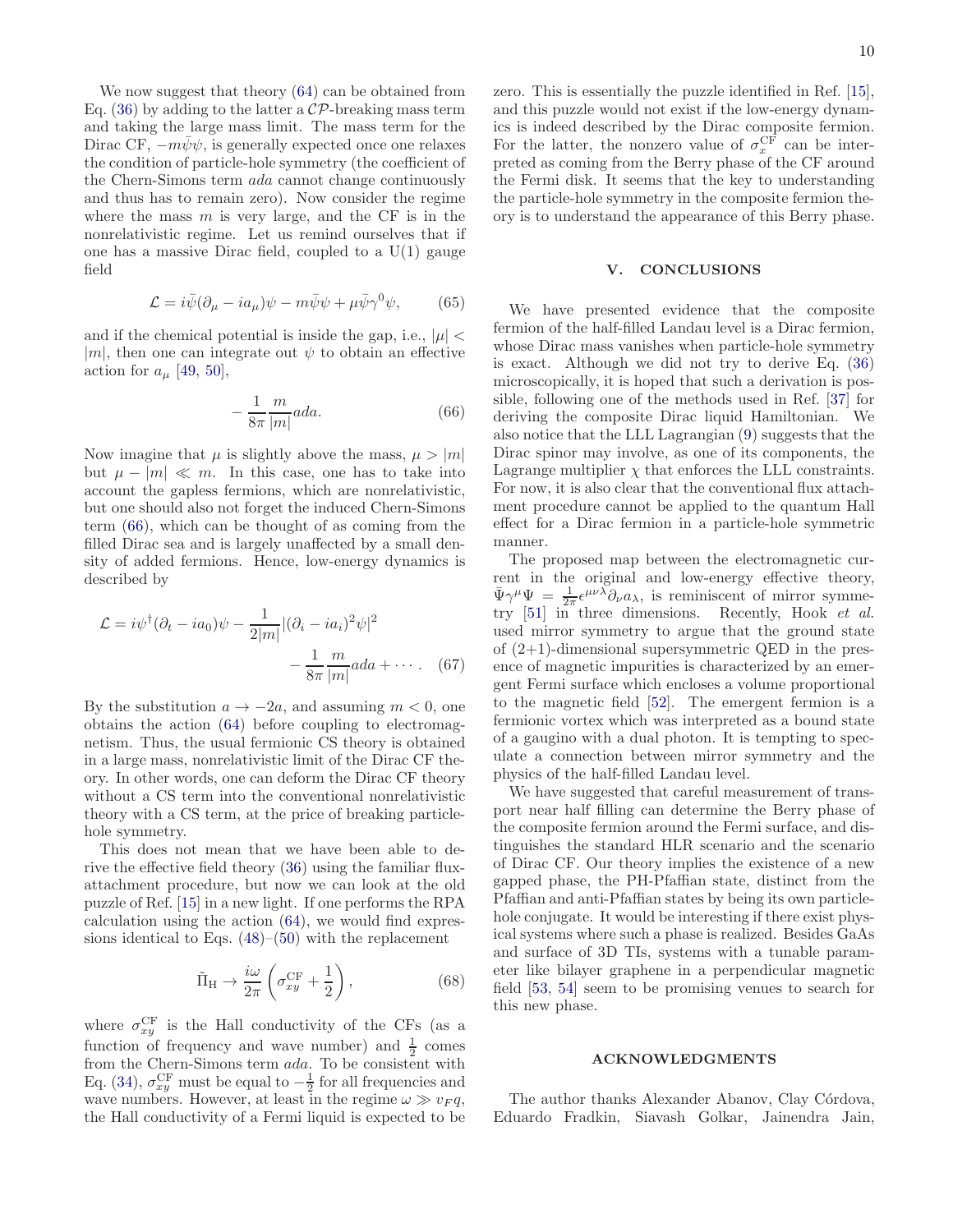Woowon Kang, Michael Levin, Eun-Gook Moon, Sergej Moroz, Sungjay Lee, Andrei Parnachev, Xiao-Liang Qi, Subir Sachdev, Steve Simon, Boris Spivak, and Paul Wiegmann for valuable discussions and comments. This work is supported, in part, by the US DOE Grant No. DE-FG02-13ER41958, MRSEC Grant No. DMR-1420709 by the NSF, ARO MURI Grant No. 63834-PH-MUR, and by a Simons Investigator grant from the Simons Foundation.

*Note added:* After this work was completed, the author became aware of Ref. [\[55\]](#page-12-22), which has some overlap with the current paper. In particular, the phase  $\text{CFL}_2$  in Fig. 5 of Ref. [\[55\]](#page-12-22) differs from the picture advocated here only by the presence of a second Fermi surface, coupled to  $a_{\mu}$ and carrying a trivial Berry phase. The author thanks Maissam Barkeshli and Michael Mulligan for illuminating discussions. In addition, Ashwin Vishwanath informed the author that the topological order of the PH-Pfaffian phase has been previously propoosed within the context of topological superconductors [\[56\]](#page-12-23).

### Appendix A: Galilean invariance and Kohn's theorem

In the main text, we have avoided the issue of Galilean invariance and the related Kohn's theorem. Kohn's theorem states that in the absence of disorder, the  $q = 0$ , finite-frequency electromagnetic response of a system of interacting nonrelativistic electrons is the same as of noninteracting electrons. In particular, the only pole in the response is at the cyclotron frequency. In the LLL limit  $m \rightarrow 0$ , the cyclotron frequency is infinite, and the response is especially simple:  $\sigma_{xx}(\omega) = 0$ ,  $\sigma_{xy}(\omega) = \nu$  (the conductivities are measured in units of  $e^{2}/h = 1/2\pi$ . On the other hand, Eq. [\(56\)](#page-8-2) gives nonzero  $\sigma_{xx}$  at finite  $\omega$ . The problem stems from the fact that the theory we were using does not have the Galilean invariance of the original electrons.

The full solution to the problem of Galilean invariance, capable of reproducing the more subtle effects such as the  $q<sup>2</sup>$  dependence of the Hall conductivity of gapped states in the clean limit [\[57,](#page-12-24) [58\]](#page-12-25), will be presented elsewhere. Here, we only sketch a simplified version of the theory, adequate for finding the  $q = 0$ , finite-frequency response. What follows is, in a sense, a version (streamlined and trivially adapted to Dirac CFs) of the phenomenological "modified RPA" (MRPA) proposal of Ref. [\[59](#page-12-26)]. (At  $q =$ 0, one does not need to be concerned with the issues that have led to the "MMRPA" scheme of Ref. [\[60\]](#page-12-27).)

Galilean invariance is implemented by the introduction of a dynamic field  $v^i$ , which transforms as a velocity under Galilean boosts. The effective Lagrangian is schematically

$$
\mathcal{L} = \mathcal{L}(\psi, \psi^{\dagger}, a_{\mu}, v^{i}) + \frac{1}{2\pi} \epsilon^{\mu\nu\lambda} A_{\mu} \partial_{\nu} a_{\lambda}.
$$
 (A1)

For modes near the Fermi surface, the coupling of  $v^i$  to

other fields can be subsumed into a modified gauge potential,

$$
\tilde{a}_0 = a_0 - \frac{1}{4} m_* v^2 , \qquad (A2)
$$

$$
\tilde{a}_i = a_i + \frac{1}{2} m_* v_i , \qquad (A3)
$$

where  $m_*$  is the effective mass of the composite fermions on the Fermi surface. In terms of  $\tilde{a}_{\mu}$  the Lagrangian is approximately

$$
\mathcal{L} = \mathcal{L}(\psi, \psi^{\dagger}, \tilde{a}_{\mu}) + \frac{1}{2\pi} \epsilon^{\mu\nu\lambda} A_{\mu} \partial_{\nu} a_{\lambda}.
$$
 (A4)

where  $\psi$  has a gauge coupling with  $\tilde{a}_{\mu}$  with charge  $-2$ . (Note that the mixed Chern-Simons term still involves  $a_{\mu}$ , not  $\tilde{a}_{\mu}$ .) One can integrate out  $v^{i}$  to obtain interactions between the composite fermions, the major part of which is a Landau-type interaction required to restore Galilean invariance. To perform calculations in the RPA, it is, however, more convenient to leave  $v^i$  in the Lagrangian.

Differentiating the action with respect to  $a_{\mu}$ , we get the relationship between the composite fermion density and the current with the external field,

$$
\rho_{\rm CF} = \frac{B}{4\pi}, \qquad \mathbf{j}_{\rm CF} = \frac{\mathbf{E} \times \hat{\mathbf{z}}}{4\pi}.
$$
 (A5)

Differentiating with respect to  $v^i$ , one gets, on the other hand,  $\mathbf{j}_{\text{CF}} = \rho_{\text{CF}} \mathbf{v}$ , which implies

$$
\mathbf{v} = \frac{\mathbf{E} \times \hat{\mathbf{z}}}{B}.
$$
 (A6)

Denoting by  $\tilde{\sigma}^{ij}$  the conductivity tensor of the CFs, we have, for the composite fermion current,

$$
j_{\rm CF}^i = \frac{\tilde{\sigma}^{ij}}{2\pi}(-2\tilde{e}_j) = \frac{\tilde{\sigma}^{ij}}{2\pi}(-2e_j + m_*\dot{v}_j). \tag{A7}
$$

Furthermore, the physical electromagnetic current is related to the field tensor constructed from  $a_{\mu}$  [Eq. [\(41\)](#page-6-0)]. From the formulas listed above, one can get the conductivities of the electrons,

<span id="page-10-1"></span><span id="page-10-0"></span>
$$
\sigma_{xx} = \frac{1}{4} \frac{\tilde{\sigma}_{xx}}{\tilde{\sigma}_{xx}^2 + \tilde{\sigma}_{xy}^2} + \frac{m_*}{2B} i\omega, \qquad (A8a)
$$

$$
\sigma_{xy} = -\frac{1}{4} \frac{\tilde{\sigma}_{xy}}{\tilde{\sigma}_{xx}^2 + \tilde{\sigma}_{xy}^2} + \left[\frac{1}{2}\right]_{\text{NR}} . \tag{A8b}
$$

One sees that the only modification compared to Eqs. [\(56\)](#page-8-2) and [\(57\)](#page-8-1) is the appearance of an additional term linear in  $\omega$  on the right-hand side of Eq. [\(A8a\)](#page-10-0).

It is instructive to consider the Drude model for the composite fermions, parametrizing disorders by a single relaxation time  $\tau$ . In this approximation, the conductivities of the CFs are

$$
\tilde{\sigma}_{xx} = 2\pi \rho_{\rm CF} \frac{m_*(-i\omega + \tau^{-1})}{m_*^2(-i\omega + \tau^{-1})^2 + 4b^2},\tag{A9}
$$

$$
\tilde{\sigma}_{xy} = -2\pi \rho_{CF} \frac{2b}{m_*^2(-i\omega + \tau^{-1})^2 + 4b^2}.
$$
 (A10)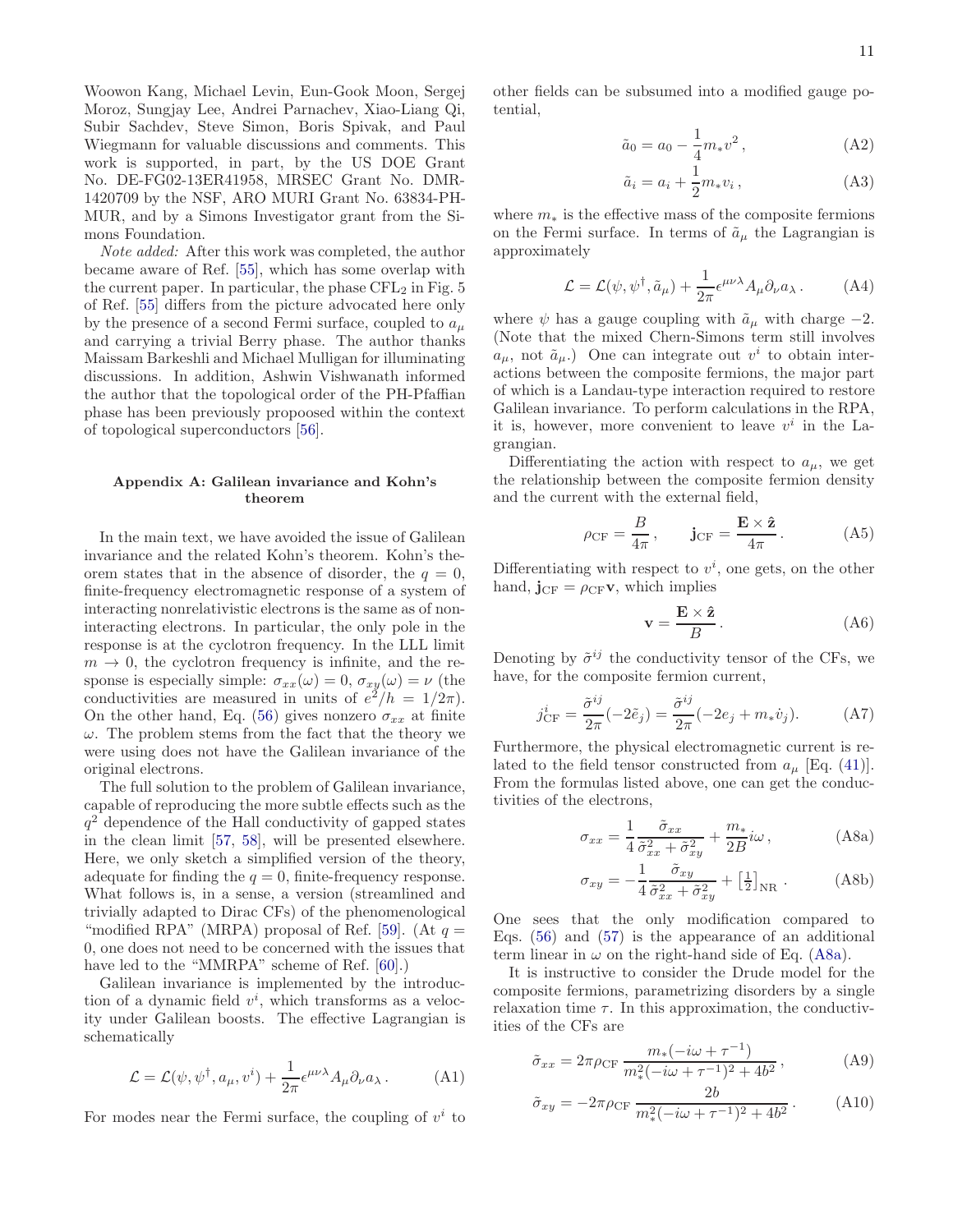Substituting these expressions into Eqs. [\(A8\)](#page-10-1), we find remarkably simple expressions,

$$
\sigma_{xx} = \frac{m_*}{2B\tau},\tag{A11}
$$

$$
\sigma_{xy} = \frac{b}{B} + \frac{1}{2} = \nu.
$$
 (A12)

- <span id="page-11-0"></span>[1] D. C. Tsui, H. L. Stormer, and A. C. Gossard, "Two-Dimensional Magnetotransport in the Extreme Quantum Limit," [Phys. Rev. Lett.](http://dx.doi.org/ 10.1103/PhysRevLett.48.1559) 48, 1559 (1982).
- <span id="page-11-1"></span>[2] R. B. Laughlin, "Anomalous Quantum Hall Effect: An Incompressible Quantum Fluid with Fractionally Charged Excitations," [Phys. Rev. Lett.](http://dx.doi.org/10.1103/PhysRevLett.50.1395) 50, 1395 (1983).
- <span id="page-11-2"></span>[3] J. K. Jain, "Composite-Fermion Approach for the Fractional Quantum Hall Effect," [Phys. Rev. Lett.](http://dx.doi.org/ 10.1103/PhysRevLett.63.199) 63, 199 (1989).
- [4] A. Lopez and E. Fradkin, "Fractional quantum Hall effect and Chern-Simons gauge theories," Phys. Rev. B 44[, 5246 \(1991\).](http://dx.doi.org/ 10.1103/PhysRevB.44.5246)
- <span id="page-11-3"></span>[5] B. I. Halperin, P. A. Lee, and N. Read, "Theory of the half-filled Landau level," Phys. Rev. B 47[, 7312 \(1993\).](http://dx.doi.org/10.1103/PhysRevB.47.7312)
- <span id="page-11-4"></span>[6] J. K. Jain, Composite Fermions (Cambridge University Press, Cambridge, England, 1997).
- <span id="page-11-5"></span>[7] R. L. Willett, M. A. Paalanen, R. R. Ruel, K. W. West, L. N. Pfeiffer, and D. J. Bishop, "Anomalous Sound Propagation at  $\nu = \frac{1}{2}$  in a 2D Electron Gas: Observation of a Spontaneously Broken Translational Symmetry?" [Phys. Rev. Lett.](http://dx.doi.org/10.1103/PhysRevLett.65.112) 65, 112 (1990).
- <span id="page-11-6"></span>[8] W. Kang, H. L. Stormer, L. N. Pfeiffer, K. W. Baldwin, and K. W. West, "How Real Are Composite Fermions?" [Phys. Rev. Lett.](http://dx.doi.org/10.1103/PhysRevLett.71.3850) 71, 3850 (1993).
- <span id="page-11-7"></span>[9] V. J. Goldman, B. Su, and J. K. Jain, "Detection of Composite Fermions by Magnetic Focusing," [Phys. Rev. Lett.](http://dx.doi.org/10.1103/PhysRevLett.72.2065) 72, 2065 (1994).
- <span id="page-11-8"></span>[10] G. W. Moore and N. Read, "Nonabelions in the fractional quantum Hall effect," Nucl. Phys. B360[, 362 \(1991\).](http://dx.doi.org/ 10.1016/0550-3213(91)90407-O)
- <span id="page-11-9"></span>[11] N. Read and D. Green, "Paired states of fermions in two dimensions with breaking of parity and time-reversal symmetries and the fractional quantum Hall effect," Phys. Rev. B 61[, 10267 \(2000\),](http://dx.doi.org/ 10.1103/PhysRevB.61.10267) [cond-mat/9906453.](http://arxiv.org/abs/cond-mat/9906453)
- <span id="page-11-10"></span>[12] S. M. Girvin, "Particle-hole symmetry in the anomalous quantum Hall effect," Phys. Rev. B 29[, 6012 \(1984\).](http://dx.doi.org/ 10.1103/PhysRevB.29.6012)
- <span id="page-11-11"></span>[13] M. Levin, B. I. Halperin, and B. Rosenow, "Particle-Hole Symmetry and the Pfaffian State." Phys. Rev. Lett. **99.** 236806 (2007). [Phys. Rev. Lett.](http://dx.doi.org/10.1103/PhysRevLett.99.236806) **99**, 236806 (2007), [cond-mat/0707.0483.](http://arxiv.org/abs/cond-mat/0707.0483)
- <span id="page-11-12"></span>[14] S. S. Lee, S. Ryu, C. Nayak, and M. P. A. Fisher, "Particle-Hole Symmetry and the  $\nu = \frac{5}{2}$  Quan-tum Hall State," [Phys. Rev. Lett](http://dx.doi.org/10.1103/PhysRevLett.99.236807) **99**, 236807 (2007), [cond-mat/0707.0478.](http://arxiv.org/abs/cond-mat/0707.0478)
- <span id="page-11-13"></span>[15] S. A. Kivelson, D.-H. Lee, Y. Krotov, and J. Gan, "Composite-fermion Hall conductance at  $\nu =$ 1 2 ," Phys. Rev. B 55[, 15552 \(1997\),](http://dx.doi.org/10.1103/PhysRevB.55.15552) [cond-mat/9607153.](http://arxiv.org/abs/cond-mat/9607153)
- <span id="page-11-14"></span>[16] D.-H. Lee, "Neutral Fermions at Filling Factor  $\nu = 1/2$ ," [Phys. Rev. Lett.](http://dx.doi.org/ 10.1103/PhysRevLett.80.4745) 80, 4745 (1998), [cond-mat/9709233.](http://arxiv.org/abs/cond-mat/9709233)
- <span id="page-11-15"></span>[17] E. H. Rezayi and F. D. M. Haldane, "Incompressible Paired Hall State, Stripe Order, and the Composite Fermion Liquid Phase in Half-Filled Landau Levels," [Phys. Rev. Lett.](http://dx.doi.org/10.1103/PhysRevLett.84.4685) 84, 4685 (2000), [cond-mat/9906137.](http://arxiv.org/abs/cond-mat/9906137)

In the relaxation time approximation, the electron conductivities do not depend on frequency, and the Hall conductivity is at its classical value. The clean case can be recovered by taking  $\tau \to \infty$ . In this case,  $\sigma_{xx} = 0$  and  $\sigma_{xy} = \nu$ , as required by Kohn's theorem at  $m = 0$ .

- <span id="page-11-16"></span>[18] X. G. Wu, G. Dev, and J. K. Jain, "Mixed-Spin Incompressible States in the Fractional Quantum Hall Effect," [Phys. Rev. Lett.](http://dx.doi.org/ 10.1103/PhysRevLett.71.153) 71, 153 (1993).
- <span id="page-11-17"></span>[19] D. Kamburov, Y. Liu, M. A. Mueed, M. Shayegan, L. N. Pfeiffer, K. W. West, and K. W. Baldwin, "What Determines the Fermi Wave Vector of Composite Fermions?" [Phys. Rev. Lett](http://dx.doi.org/10.1103/PhysRevLett.113.196801) 113, 196801 (2014), [cond-mat/1406.2379.](http://arxiv.org/abs/cond-mat/1406.2379)
- <span id="page-11-18"></span>[20] K. S. Novoselov, A. K. Geim, S. V. Morozov, D. Jiang, M. I. Katsnelson, I. V Grigorieva, S. V. Dubonos, and A. A. Firsov, "Two-dimensional gas of massless Dirac fermions in graphene," Nature 438[, 197 \(2005\),](http://dx.doi.org/10.1038/nature04233) [cond-mat/0509330.](http://arxiv.org/abs/cond-mat/0509330)
- <span id="page-11-19"></span>[21] Y. Zhang, Y.-W. Tan, H. L. Stormer, and P. Kim, "Experimental observation of the quantum Hall effect and and Berry's phase in graphene," Nature 438[, 201 \(2005\),](http://dx.doi.org/ 10.1038/nature04235) [cond-mat/0509355.](http://arxiv.org/abs/cond-mat/0509355)
- <span id="page-11-20"></span>[22] X. Du, I. Skachko, F. Duerr, A. Luican, and E. Y. Andrei, "Fractional quantum Hall effect and insulating phase of Dirac electrons in graphene," Nature 462[, 192 \(2009\),](http://dx.doi.org/ 10.1038/nature08522) [arXiv:0910.2532.](http://arxiv.org/abs/0910.2532)
- <span id="page-11-21"></span>[23] K. I. Bolotin, F. Ghahari, M. D. Shulman, H. L. Stormer, and P. Kim, "Observation of the fractional quantum Hall effect in graphene," Nature 462[, 196 \(2009\),](http://dx.doi.org/10.1038/nature08582) [arXiv:0910.2763.](http://arxiv.org/abs/0910.2763)
- <span id="page-11-22"></span>[24] J. G. Analytis, R. D. McDonald, S. C. Riggs, J.-H. Chu, G. S. Boebinger, and I. R. Fisher, "Two-dimensional surface state in the quantum limit of a topological insulator," [Nature Phys.](http://dx.doi.org/10.1038/nphys1861) 6, 960 (2010), [arXiv:1003.1713.](http://arxiv.org/abs/1003.1713)
- <span id="page-11-23"></span>[25] D. V. Khveshchenko, "Composite Dirac fermions in graphene," Phys. Rev. B 75[, 153405 \(2007\),](http://dx.doi.org/10.1103/PhysRevB.75.153405) [cond-mat/0607174.](http://arxiv.org/abs/cond-mat/0607174)
- <span id="page-11-24"></span>[26] Note that in Read's LLL theory of the bosonic  $\nu = 1$ state [\[61\]](#page-12-28) there is also a gauge field with no Chern-Simons term.
- <span id="page-11-25"></span>[27] F. D. M. Haldane, "Berry Curvature on the Fermi Surface: Anomalous Hall Effect as a Topological Fermi-Liquid Property," [Phys. Rev. Lett.](http://dx.doi.org/ 10.1103/PhysRevLett.93.206602) 93, 206602 (2004), [cond-mat/0408417.](http://arxiv.org/abs/cond-mat/0408417)
- <span id="page-11-26"></span>[28] D. X. Nguyen, D. T. Son, and C. Wu, "Lowest Landau Level Stress Tensor and Structure Factor of Trial Quantum Hall Wave Functions," [arXiv:1411.3316.](http://arxiv.org/abs/1411.3316)
- <span id="page-11-27"></span>[29] J. Martínez and M. Stone, "Current operators in the lowest Landau level," [Int. J. Mod. Phys. B](http://dx.doi.org/ 10.1142/S0217979293003723) 07, 4389 (1993).
- <span id="page-11-28"></span>[30] R. Rajaraman and S. L. Sondhi, "Landau level mixing and solenoidal terms in lowest Landau level currents," [Mod. Phys. Lett. B](http://dx.doi.org/10.1142/S0217984994001072) 08, 1065 (1994).
- <span id="page-11-29"></span>[31] S. Golkar, M. M. Roberts, and D. T. Son, "Effective field theory of relativistic quantum Hall systems," [J. High Energy Phys.](http://dx.doi.org/ 10.1007/JHEP12(2014)138) 12, 138 (2014), [arXiv:1403.4279.](http://arxiv.org/abs/1403.4279)
- <span id="page-11-30"></span>[32] S. Deser, R. Jackiw, and S. Templeton, "Topologically Massive Gauge Theories,"